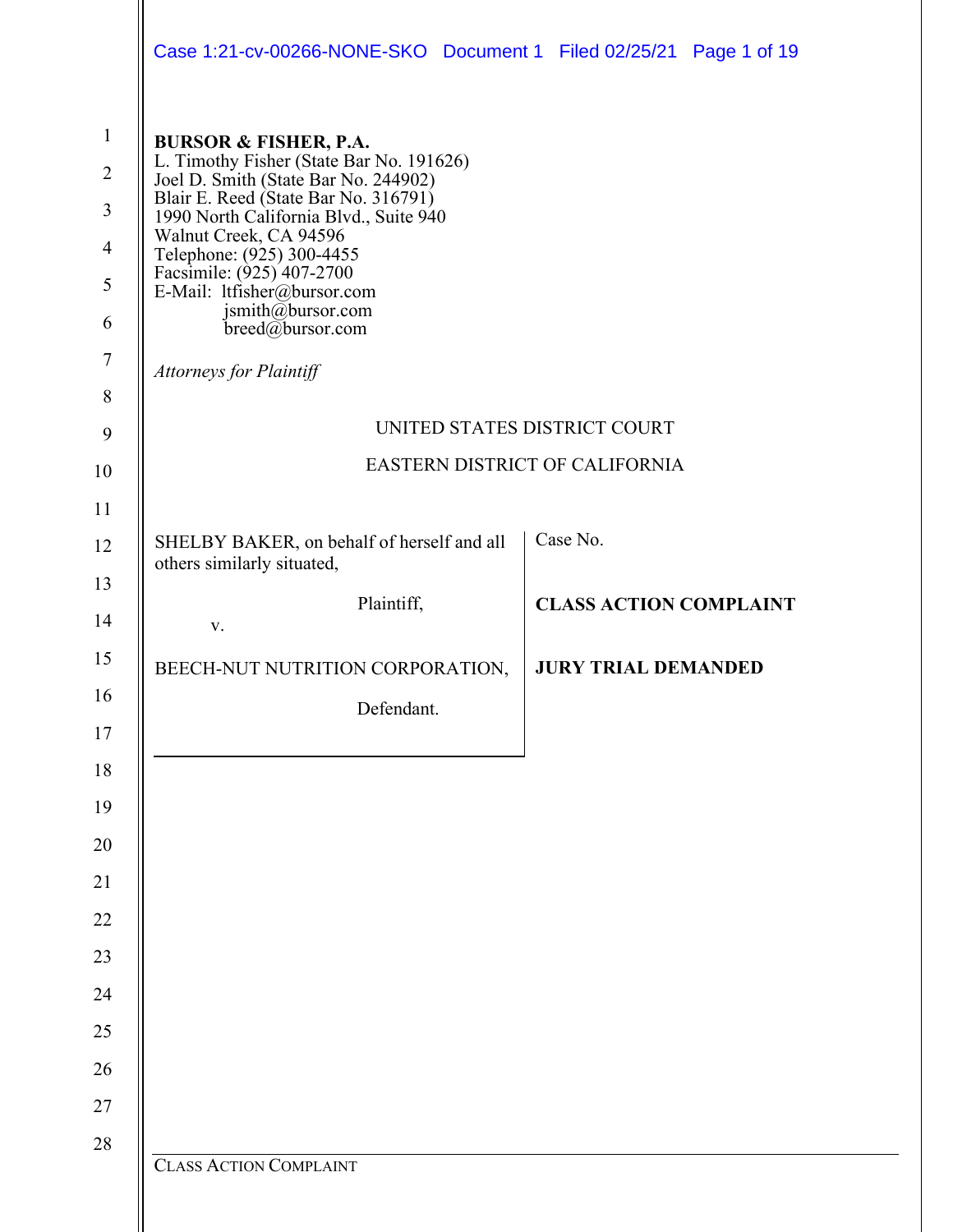Plaintiff Shelby Baker ("Plaintiff"), individually and on behalf of all others similarly situated, alleges the following against Defendant Beech-Nut Nutrition Corporation ("Beech-Nut" or "Defendant") on information and belief, except that Plaintiff's allegations as to her own actions are based on personal knowledge.

## **NATURE OF THE ACTION**

1. This action seeks to recover damages and remedy Defendant's continuing failure to warn individuals that Beech-Nut Baby Food (the "Products") expose consumers to heightened levels of toxic heavy metals, including lead, arsenic, cadmium, and/or mercury.

2. A February 2021 report by the U.S. House of Representatives' Subcommittee on Economic and Consumer Policy, Committee on Oversight and Reform ("House Subcommittee") reveals that certain brands of commercial baby food – including Defendant's Products – are tainted with significant levels of toxic heavy metals.

3. Heightened levels of toxic heavy metals in foods can cause cancer and serious and often irreversible damage to brain development as well as other serious health problems. Although this action does not allege a claim under California's Safe Drinking Water and Toxic Enforcement Act of 1986 ("Proposition 65"), the amount of toxic heavy metals found in the Products violates that statute too.

4. As described more fully below, consumers who purchase the Products are injured by Defendant's acts and omissions concerning the presence of heightened levels of toxic heavy metals. No reasonable consumer would know, or have reason to know, that the Products contain heightened levels of heavy metals. As such, Plaintiff seeks relief in this action individually and as a class action on behalf of all purchasers of Beech-Nut Baby Food.

## **PARTIES**

5. Plaintiff Shelby Baker is a resident of Bakersfield, California and a citizen of the State of California. Ms. Baker has purchased Defendant's baby food Products for household use within the last two months. Had Defendant disclosed on the label that those products contained high levels of toxic heavy metals, Ms. Baker would have been aware of that fact and would not

28

1

2

3

4

5

6

7

8

9

10

11

12

13

14

15

16

17

18

19

20

21

22

23

24

25

26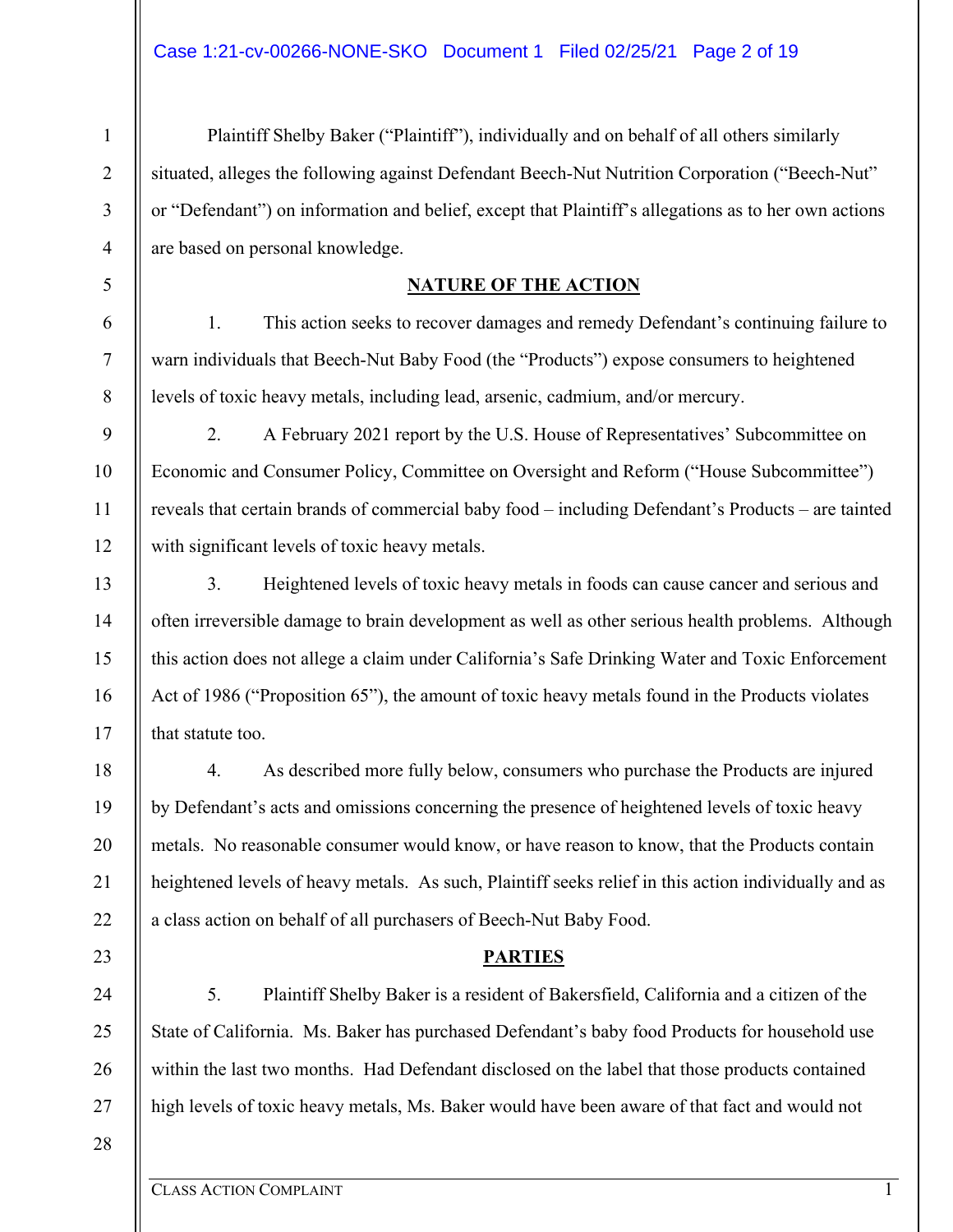#### Case 1:21-cv-00266-NONE-SKO Document 1 Filed 02/25/21 Page 3 of 19

have purchased the products. After learning of the high levels of toxic heavy metals, Ms. Baker stopped purchasing these products. However, Ms. Baker regularly visits stores where Defendant's products are sold and remains interested in purchasing healthy, safe baby food for her children. She would consider purchasing Defendant's Products in the future if Defendant removed the heightened levels of toxic heavy metals.

6 7 8 6. Defendant Beech-Nut Nutrition Corporation is a foreign corporation with its headquarters in Amsterdam, New York. Beech-Nut manufactures, markets, and sells Beech-Nut baby food products throughout California and the United States.

#### **JURISDICTION AND VENUE**

7. This Court has subject matter jurisdiction over this action pursuant to the Class Action Fairness Act of 2005, Pub. L. No. 109-2 Stat. 4 ("CAFA"), which, *inter alia*, amends 28 U.S.C. § 1332, at new subsection (d), conferring federal jurisdiction over class actions where, as here: (a) there are 100 or more members in the proposed classes; (b) some members of the proposed classes have a different citizenship from Defendant; and (c) the claims of the proposed class members exceed the sum or value of five million dollars (\$5,000,000) in aggregate. *See* 28 U.S.C. § 1332(d)(2) and (6).

8. Venue is proper in this Court under 28 U.S.C. § 1391 because Defendant transacts significant business within this District, Plaintiff resides within this District, and a substantial part of the events giving rise to Plaintiff's claims took place within this District.

20

1

2

3

4

5

9

10

11

12

13

14

15

16

17

18

19

21

22

23

24

25

26

## **FACTS COMMON TO ALL CAUSES OF ACTION**

#### **I. Lead And Arsenic Are Toxic**

9. Lead and arsenic are heavy metals. The harmful effects of heavy metals are welldocumented, particularly on children. Exposure puts children at risk for lowered IQ, behavioral problems (such as attention deficit hyperactivity disorder), type 2 diabetes, and cancer, among other health issues. Heavy metals pose risks to adults. Even modest amounts of heavy metals can increase the risk of cancer, cognitive and reproductive problems, and other adverse conditions.

28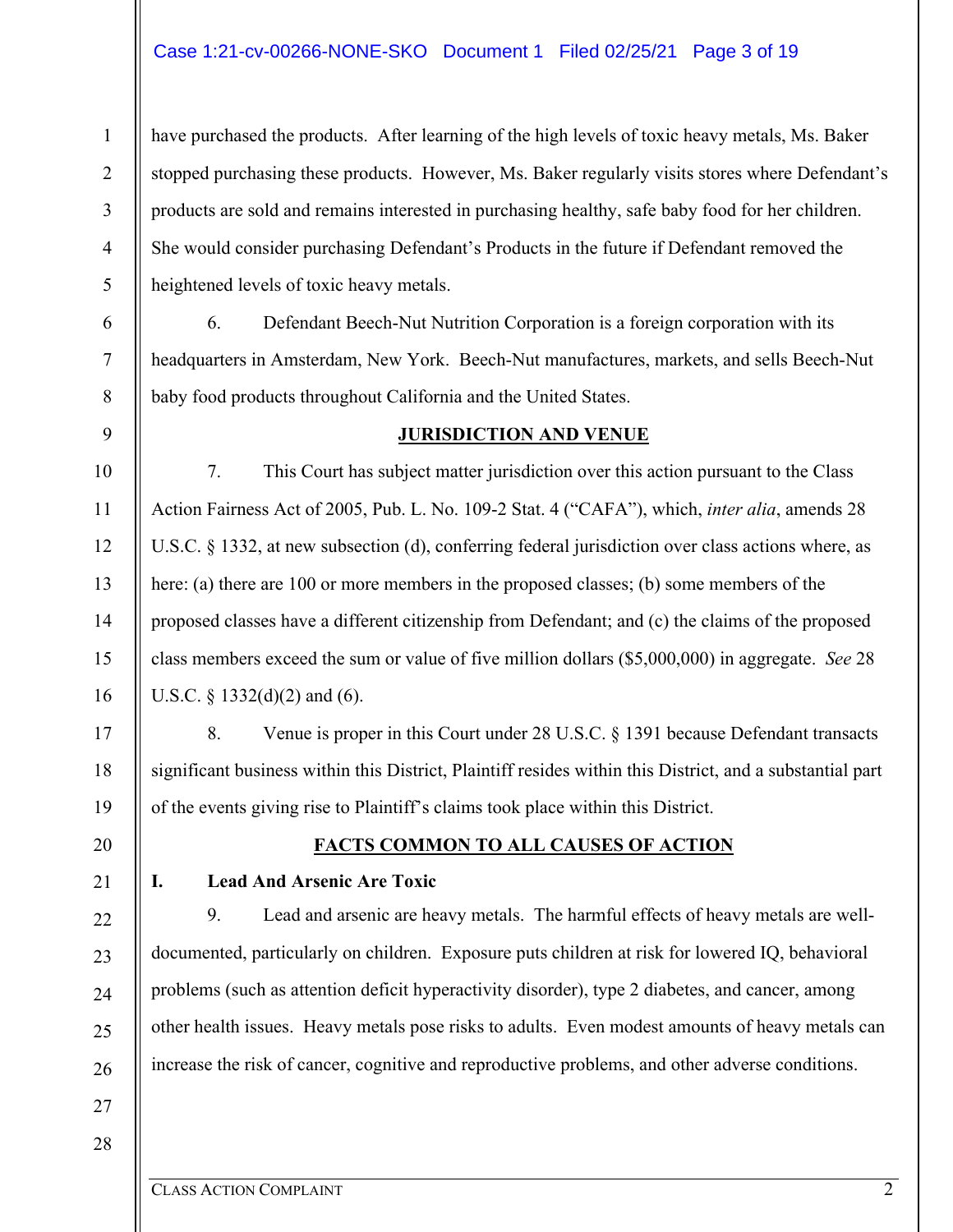Because the average person comes into contact with heavy metals many times and from many sources, it is important to limit exposure, particularly with respect to children.

3

1

2

4

5

6

7

8

9

10

11

12

13

14

15

16

17

18

19

20

21

22

23

24

10. Lead can affect almost every organ and system in the body. Lead accumulates in the body over time, and can lead to health risks and toxicity, including inhibiting neurological function, anemia, kidney damage, seizures, and in extreme cases, comas and death. Lead can also cross the fetal barrier during pregnancy, exposing the mother and developing fetus to serious risks, including reduced growth and premature birth.

11. "No amount of lead is known to be safe."<sup>1</sup> The "EPA and the Centers for Disease Control and Prevention (CDC) agree that there is no known safe level of lead in a child's blood. Lead is harmful to health, especially for children."<sup>2</sup>

12. Arsenic is dangerous to humans too. Long term exposure is linked to cardiovascular disease. Arsenic can also cause bladder, lung, liver, and skin cancer, and strokes and diabetes. Recent studies have suggested that arsenic may cause IQ deficits in children and may be harmful to fetal development.

13. There is "essentially no safe level" of arsenic.<sup>3</sup>

14. The People of the State of California declared by initiative under Proposition 65 their right "[t]o be informed about exposures to chemicals that cause cancer, birth defects, or other reproductive harm." Proposition 65, § 1(b). To effectuate this goal, California's Proposition 65, Health & Safety Code § 25249.5, et seq., prohibits exposing people to chemicals listed by the State of California as known to cause cancer, birth defects or other reproductive harm above certain levels without a "clear and reasonable warning," unless the business responsible for the exposure can prove that it fits within a statutory exemption.

25 <sup>1</sup> *See* https://www.npr.org/sections/thetwo-way/2016/08/13/489825051/lead-levels-below-epa-<br>limits-can-still-impact-your-health (last visited July 2, 2019).

<sup>26</sup>  <sup>2</sup> See https://www.epa.gov/ground-water-and-drinking-water/basic-information-about-leaddrinking-water (last visited July 2, 2019).

<sup>27</sup>  28 <sup>3</sup> *See* https://publicintegrity.org/environment/what-to-do-if-your-drinking-water-contains-arsenic/ (last visited  $\text{July } 2, 2019$ ).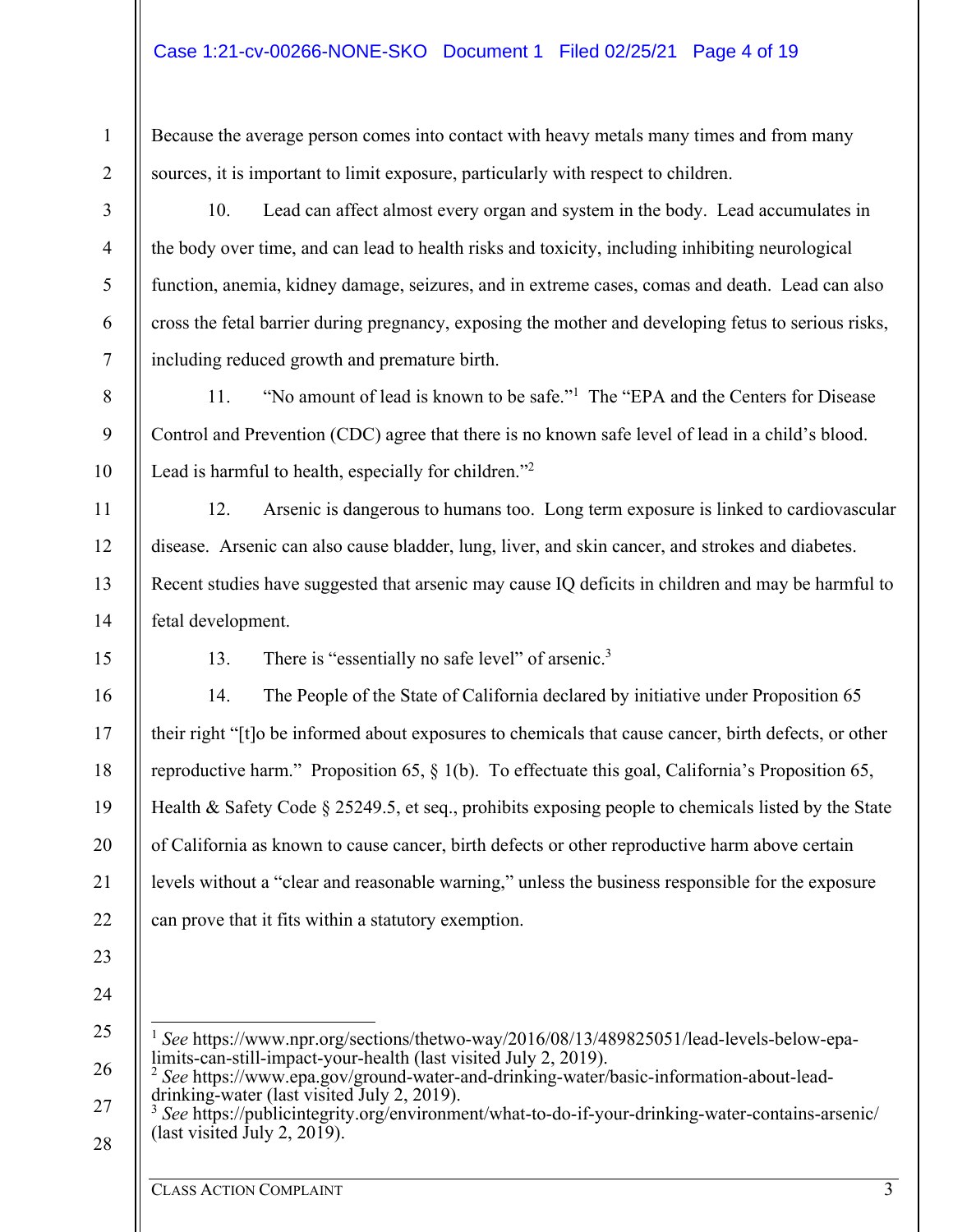- 15. Lead and lead compounds are subject to the clear and reasonable warning requirement regarding carcinogens under Proposition 65. Specifically, a Proposition 65 warning is required where a total daily intake of lead exceeds .5 mcg.
- 16. Arsenic and arsenic compounds are subject to the clear and reasonable warning requirement regarding carcinogens under Proposition 65. Specifically, a Proposition 65 warning is required where a total daily intake of lead exceeds 0.5 mcg.
- 7 8 9 10 11 12 13 14 15 16 17. This Complaint does not allege a violation of Proposition 65. Proposition 65 is relevant, however, to the extent it provides information concerning the material omissions in violation of California's Consumer Protection laws, and guidance as to a reasonable consumer's purchasing decisions. Reasonable consumers purchased the Products believing, among other things, that they were in compliance with all applicable California regulations and safe according to California regulatory thresholds. Reasonable consumers would not have purchased the Products if they had known that they contained heightened levels of lead and arsenic, or they would have purchased them on different terms. Because the presence of lead and arsenic pertain to safety, Defendant had a duty to disclose that its products contained heightened levels of lead and arsenic, independent of any duty imposed by Proposition 65.
- 17

18

19

20

21

22

23

1

2

3

4

5

6

## **II. Beech-Nut Baby Food Has Heightened Levels Of Arsenic, Lead, and Cadmium**

18. In February of 2021, the House Subcommittee published a report titled "Baby Foods Are Tainted with Dangerous Levels of Arsenic, Lead, Cadmium, and Mercury."

19. Among the products tested were Defendant's baby food Products. With respect to arsenic, "Beech-Nut used ingredients [in its baby food Products] after they tested as high as 913.4 ppb arsenic; Beech-Nut routinely used high-arsenic additives that tested over 300 ppb arsenic; Beech-Nut unnecessarily uses high-arsenic additives to address issues like 'crumb softness."

24 25 26 27 20. With respect to lead, "Beech-Nut used ingredients containing as much as 886.9 ppb lead; Beech-Nut routinely used ingredients with high lead content, including 483 ingredients that contained over 5 ppb lead, 89 ingredients that contained over 15 ppb lead, and 57 ingredients that contained over 20 ppb lead."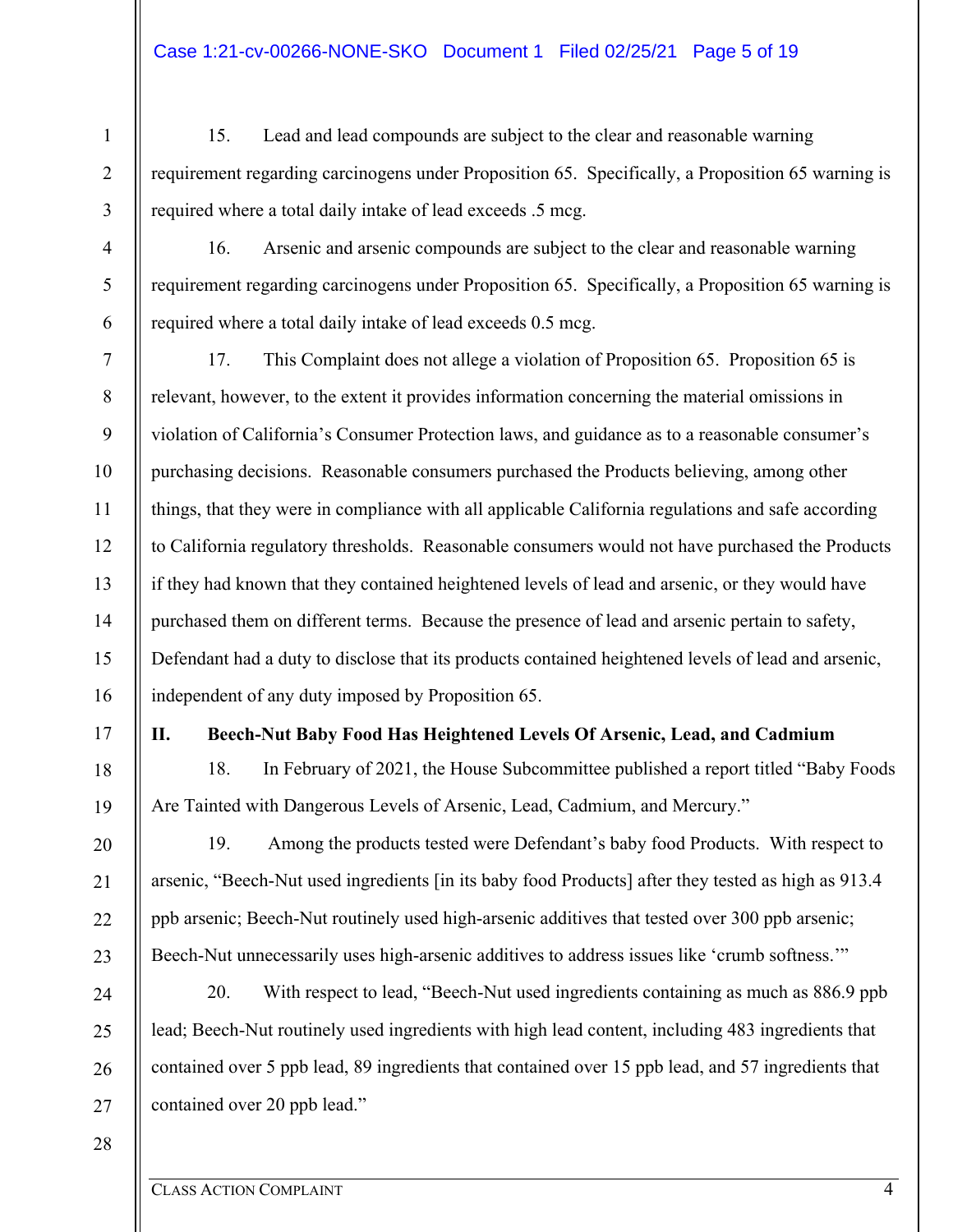6

7

8

9

10

11

12

13

14

15

16

17

18

19

20

21

22

23

24

25

26

27

28

1

21. With respect to cadmium, "Beech-Nut used ingredients in its baby food containing up to 344.55 ppb cadmium; 105 Beech-Nut ingredients tested over 20 ppb cadmium."

22. A copy of the Subcommittee's heavy metal testing can be accessed at http://oversight.house.gov/sites/democrats.oversight.house.gov/files/4.xlsx.

23. Worse yet, the Subcommittee found that Defendant "did not even test for mercury in baby food."

24. Notably, the Subcommittee also found that "Beech-Nut has set an internal specification limit ... of 3,000 ppb inorganic arsenic for certain ingredients, including vitamin mix. As a result of adopting this high internal standard, Beech-Nut has used ingredients containing 710.9, 465.2, and 401.4 ppb arsenic. Beech-Nut also set internal guidelines of 3,000 ppb for cadmium and 5,000 ppb for lead for certain ingredients. These far surpass any existing regulatory standard in existence and toxic heavy metal levels for any other baby food manufacturer that responded to the Subcommittee's inquiry." (emphasis added).

25. The Subcommittee also found that "Beech-Nut sold eleven products that surpassed its own internal cadmium limits. By doing so, Beech-Nut accepted dehydrated potato containing 119.6, 143.5, and 148.4 ppb cadmium, far surpassing its own internal limit of 90 ppb for that ingredient."

26. As noted in a 2019 Consumer Reports article titled "*Arsenic and Lead Are in Your Fruit Juice: What You Need to Know*", "[c]hildren are particularly vulnerable to the harmful effects of heavy metals," and early exposure can "affect their whole life trajectory."



#### CLASS ACTION COMPLAINT 5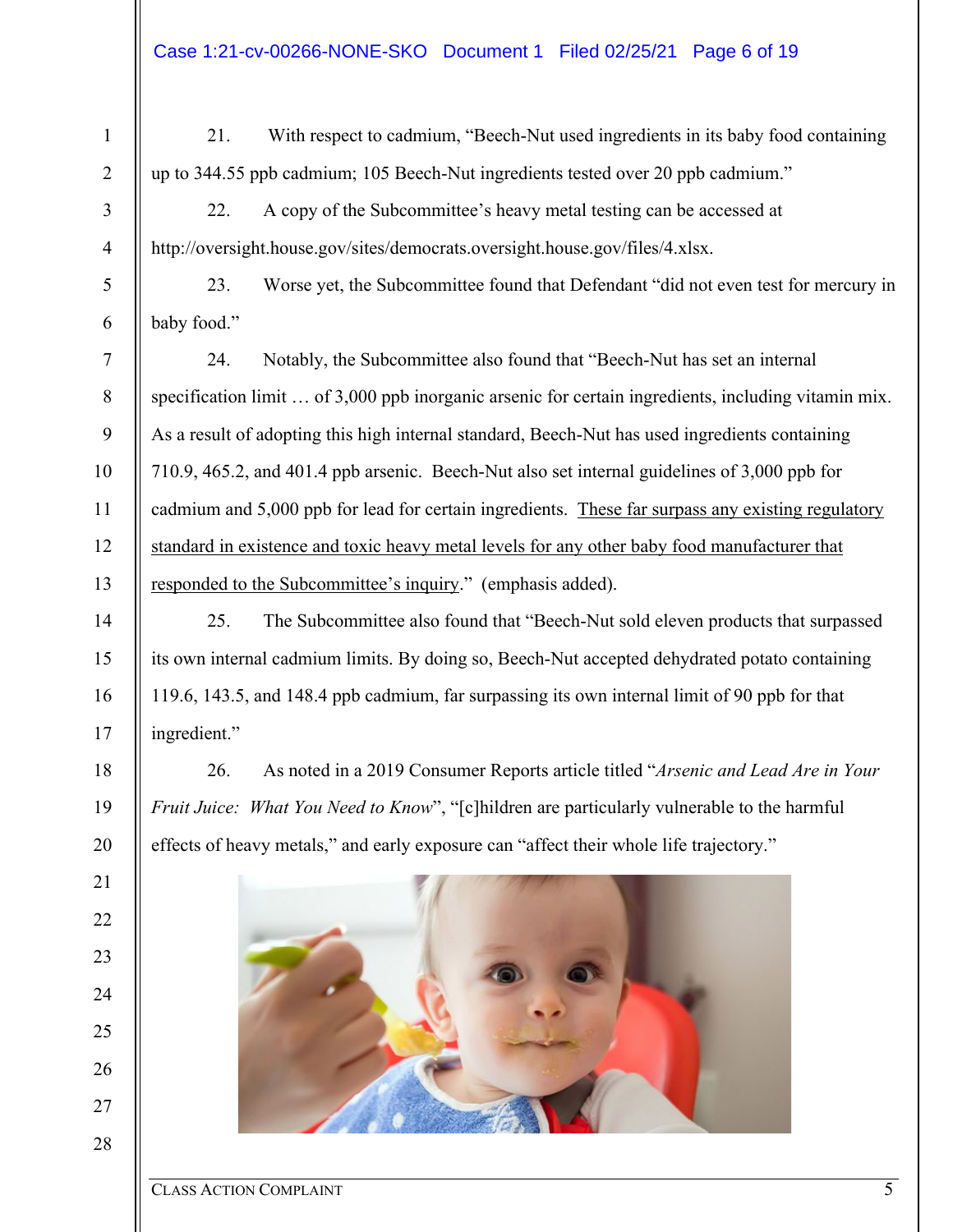27. Defendant has chosen to ignore the health of the consuming public in pursuit of profit.

## **III. The High Presence of Toxic Heavy Metals In Baby Foods Far Exceeds Consumer Expectations**

28. Parents' instinctive desire to protect and ensure the healthy development of their children is well-known. As such, the safety of baby food is of paramount importance, and is a material fact, to consumers (such as Plaintiff and Class members).

29. More specifically, given the negative effects of toxic heavy metals (such as arsenic, lead, cadmium, and mercury) on child development, the presence of these substances in baby food is a material fact to consumers (such as Plaintiff and members of the Class). Indeed, consumers such as Plaintiff and members of the Class—are unwilling to purchase baby food that contains elevated levels of toxic heavy metals.

30. Defendant knows that the safety of its brand of baby food (as a general matter) is a material fact to consumers.

31. Defendant also knows that consumers (such as Plaintiff and members of the Class) are unwilling to purchase their respective brands of baby food that contain elevated levels of toxic heavy metals.

32. As such, Defendant also know that the presence of toxic heavy metals in its brand of baby food is a material fact to consumers (such as Plaintiff and Class members).

33. Baby food manufacturers (such as Defendant) hold a special position of public trust. Consumers believe that they would not sell products that are unsafe. *See*, Subcommittee Report, p. 6.

34. Defendant knew that if the elevated levels of toxic heavy metals in its baby food was disclosed to Plaintiff and Class members, then Plaintiff and Class members would be unwilling to purchase it.

35. In light of Defendant's respective knowledge that Plaintiff and Class members would be unwilling to purchase its baby food Products if they knew that those brands of baby food

27 28

1

2

3

4

5

6

7

8

9

10

11

12

13

14

15

16

17

18

19

20

21

22

23

24

25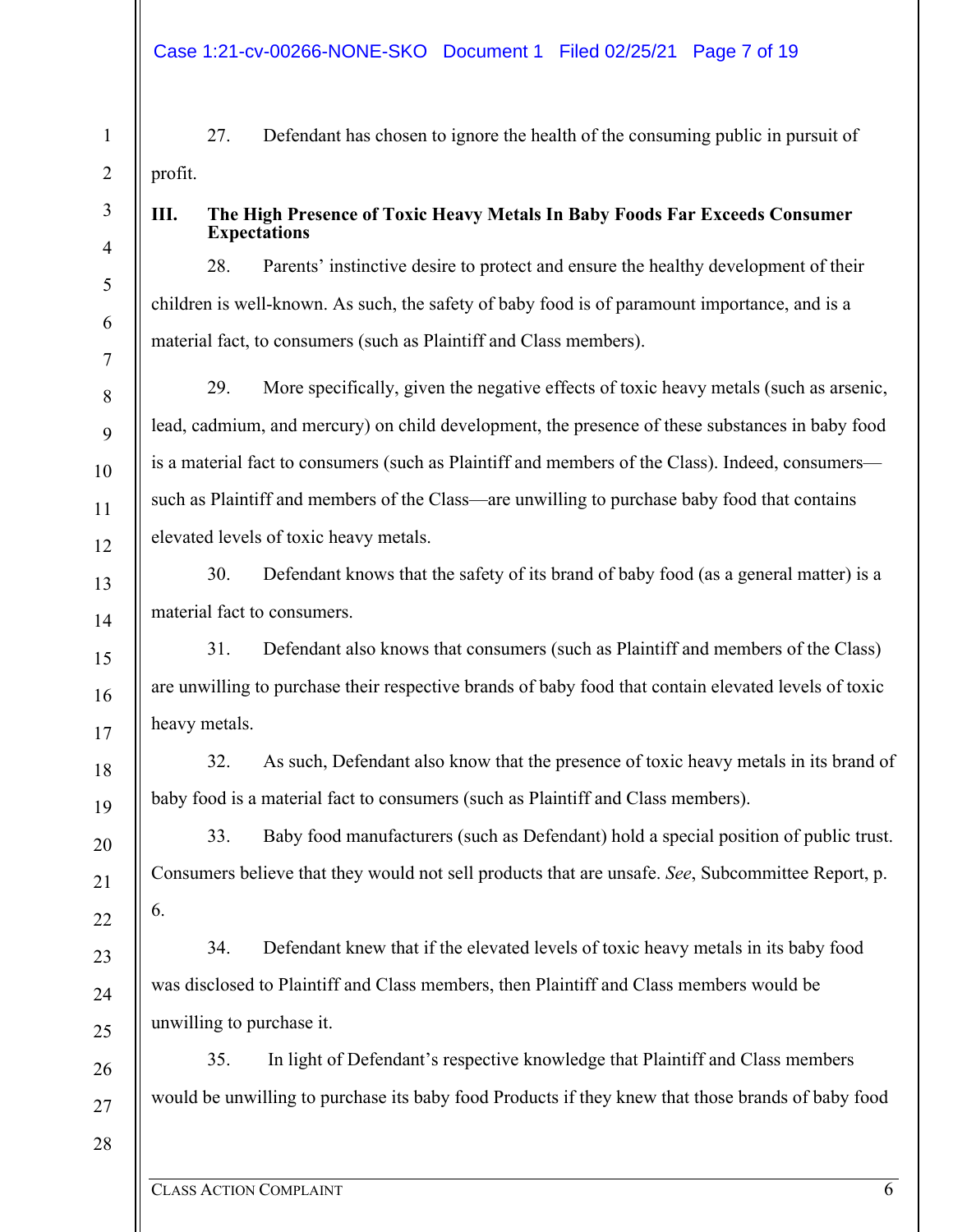#### Case 1:21-cv-00266-NONE-SKO Document 1 Filed 02/25/21 Page 8 of 19

contained elevated levels of toxic heavy metals, Defendant intentionally and knowingly concealed this fact from Plaintiff and Class members, and did not disclose the presence of these toxic heavy metals on the labels of the Products.

36. Defendant knew that Plaintiff and Class members would rely upon the representations and omissions contained on the packages of the Products, and intended for them to do so.

37. Defendant knew that in relying upon the representations and omissions contained on the packages of the Product (respectively), Plaintiff and Class members would view those products as being safe for consumption, given their represented lack of certain deleterious substances (*e.g.*, BPA, GMOs), and Defendant's concealment of the fact that those brands of baby food contained elevated levels of toxic heavy metals.

38. Prior to purchasing the Product Plaintiff and Class members were exposed to, saw, read, and understood Defendant's representations and omissions regarding the safety of their baby food, and relied upon them.

39. As a result of Defendant's respective representations regarding the safety of their baby food, and Defendant's concealment of the fact that its baby food contained elevated levels of toxic heavy metals, Plaintiff and Class members reasonably believed that Defendant's Products were free from substances that would negatively affect children's development.

40. In reliance upon Defendant's respective representations and omissions, Plaintiff and Class members purchased Defendant's baby food Products.

41. Had Plaintiff and Class members known the truth—*i.e.*, that Defendant's respective brands of baby food contained elevated levels of toxic heavy metals, rendering them unsafe for consumption by children—they would not have been willing to purchase them at all.

24 42. Therefore, as a direct and proximate result of Defendant's misrepresentations and omissions concerning their respective brands of baby food, Plaintiff and Class members purchased the Products.

1

2

3

4

5

6

7

8

9

10

11

12

13

14

15

16

17

18

19

20

21

22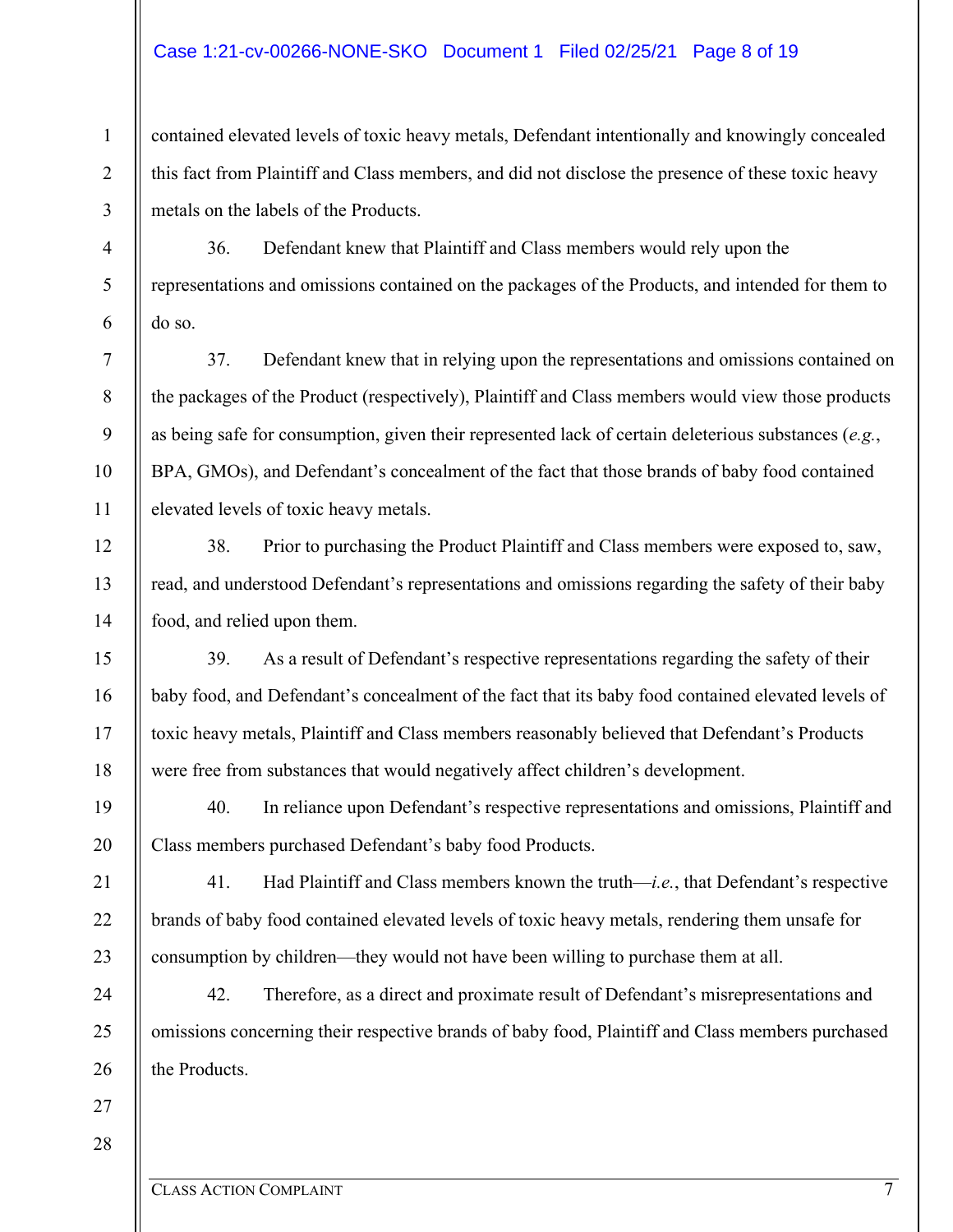| $\mathbf{1}$   | Plaintiff and Class members were harmed in the form of the monies they paid for<br>43.               |  |  |  |  |
|----------------|------------------------------------------------------------------------------------------------------|--|--|--|--|
| $\overline{2}$ | the Products which they would not otherwise have paid had they known the truth. Since the            |  |  |  |  |
| $\overline{3}$ | presence of elevated levels of toxic heavy metals in baby food renders it unsafe for human           |  |  |  |  |
| $\overline{4}$ | consumption, the Products that Plaintiff and Class members purchased are worthless.                  |  |  |  |  |
| 5              | <b>CLASS ACTION ALLEGATIONS</b>                                                                      |  |  |  |  |
| 6              | 44.<br>Plaintiff seeks to represent a class defined as all persons in the United States who          |  |  |  |  |
| $\tau$         | purchased the Products (the "Class"). Excluded from the Class are persons who made such              |  |  |  |  |
| $\,8\,$        | purchases for purpose of resale. Plaintiff reserves the right amend the above class definition as    |  |  |  |  |
| 9              | appropriate after further investigation and discovery, including by seeking to certify a narrower    |  |  |  |  |
| 10             | multi-state class (or classes) in lieu of a nationwide class if appropriate.                         |  |  |  |  |
| 11             | 45.<br>Plaintiff also seeks to represent a Subclass of all Class Members who purchased the           |  |  |  |  |
| 12             | Products in California (the "California Subclass").                                                  |  |  |  |  |
| 13             | 46.<br>At this time, Plaintiff does not know the exact number of members of the Class;               |  |  |  |  |
| 14             | however, given the nature of the claims and the number of retail stores in the United States selling |  |  |  |  |
| 15             | the Products, Plaintiff believes that class members are so numerous that joinder of all members is   |  |  |  |  |
| 16             | impracticable.                                                                                       |  |  |  |  |
| 17             | 47.<br>There is a well-defined community of interest in the questions of law and fact                |  |  |  |  |
| 18             | involved in this case. Questions of law and fact common to the members of the class and subclass     |  |  |  |  |
| 19             | that predominate over questions that may affect individual class members include:                    |  |  |  |  |
| 20             | whether the Products contain toxic heavy metals;<br>a.                                               |  |  |  |  |
| 21             | b. whether Defendant's conduct is unethical, oppressive, unscrupulous, and/or                        |  |  |  |  |
| 22             | substantially injurious to consumers;                                                                |  |  |  |  |
| 23             | whether the amount of toxic heavy metals in the Products is material to a reasonable<br>c.           |  |  |  |  |
| 24             | consumer;                                                                                            |  |  |  |  |
| 25             | whether Defendant had a duty to disclose that its Products had heightened levels of<br>d.            |  |  |  |  |
| 26             | toxic heavy metals;                                                                                  |  |  |  |  |
| 27             |                                                                                                      |  |  |  |  |
| 28             |                                                                                                      |  |  |  |  |
|                |                                                                                                      |  |  |  |  |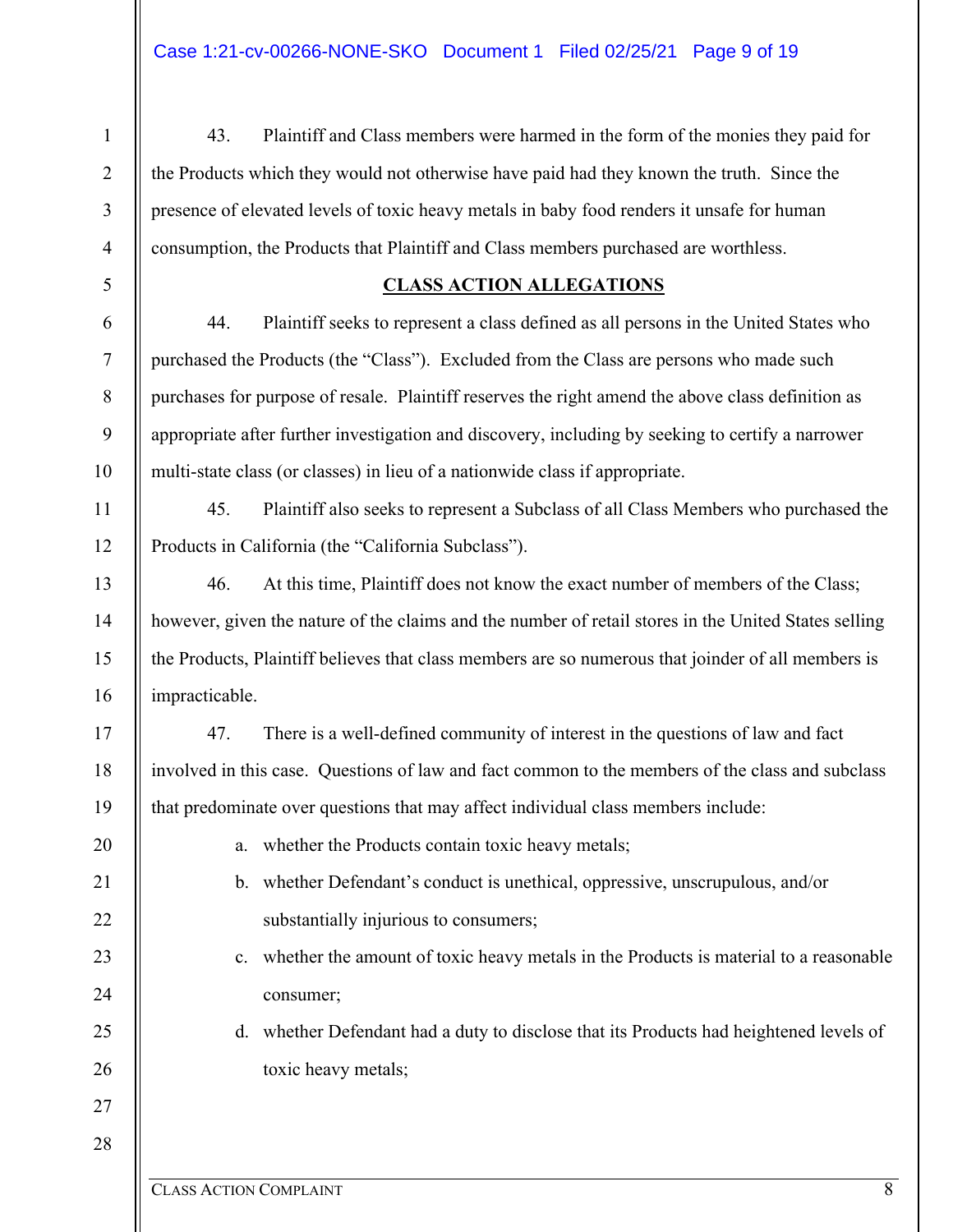# Case 1:21-cv-00266-NONE-SKO Document 1 Filed 02/25/21 Page 10 of 19

| $\mathbf{1}$   | e. whether Plaintiff and members of the Class are entitled to injunctive and other                  |  |  |  |  |
|----------------|-----------------------------------------------------------------------------------------------------|--|--|--|--|
| $\overline{2}$ | equitable relief;                                                                                   |  |  |  |  |
| 3              | whether Defendant failed to disclose material facts concerning the Products;<br>f.                  |  |  |  |  |
| $\overline{4}$ | whether Defendant's conduct was unfair and/or deceptive;<br>g.                                      |  |  |  |  |
| $\mathfrak{S}$ | whether Defendant has been unjustly enriched as a result of the unlawful,<br>h.                     |  |  |  |  |
| 6              | fraudulent, and unfair conduct alleged in this Complaint such that it would be                      |  |  |  |  |
| $\tau$         | inequitable for Defendant to retain the benefits conferred upon Defendant by                        |  |  |  |  |
| 8              | Plaintiff and class members;                                                                        |  |  |  |  |
| 9              | whether Defendant breached implied warranties to Plaintiff and class members;<br>i.                 |  |  |  |  |
| 10             | whether Plaintiff and class members have sustained damages with respect to the<br>$\mathbf{j}$ .    |  |  |  |  |
| 11             | common-law claims asserted, and if so, the proper measure of their damages.                         |  |  |  |  |
| 12             | Plaintiff's claims are typical of those of the class members because Plaintiff, like<br>48.         |  |  |  |  |
| 13             | other class members, purchased, in a typical consumer setting, a Product and Plaintiff sustained    |  |  |  |  |
| 14             | damages from Defendant's wrongful conduct.                                                          |  |  |  |  |
| 15             | Plaintiff will fairly and adequately protect the interests of the class members and<br>49.          |  |  |  |  |
| 16             | have retained counsel that is experienced in litigating complex class actions. Plaintiff has no     |  |  |  |  |
| 17             | interests which conflict with those of the Class or the Subclass.                                   |  |  |  |  |
| 18             | A class action is superior to other available methods for the fair and efficient<br>50.             |  |  |  |  |
| 19             | adjudication of this controversy.                                                                   |  |  |  |  |
| 20             | 51.<br>The prerequisites to maintaining a class action for equitable relief are met as              |  |  |  |  |
| 21             | Defendant has acted or refused to act on grounds generally applicable to the Class and the          |  |  |  |  |
| 22             | Subclass, thereby making appropriate equitable relief with respect to the Class and the Subclass as |  |  |  |  |
| 23             | a whole.                                                                                            |  |  |  |  |
| 24             | 52.<br>The prosecution of separate actions by members of the Class and the Subclass                 |  |  |  |  |
| 25             | would create a risk of establishing inconsistent rulings and/or incompatible standards of conduct   |  |  |  |  |
| 26             | for Defendant. For example, one court might enjoin Defendant from performing the challenged         |  |  |  |  |
| 27             | acts, whereas another might not. Additionally, individual actions could be dispositive of the       |  |  |  |  |
| 28             |                                                                                                     |  |  |  |  |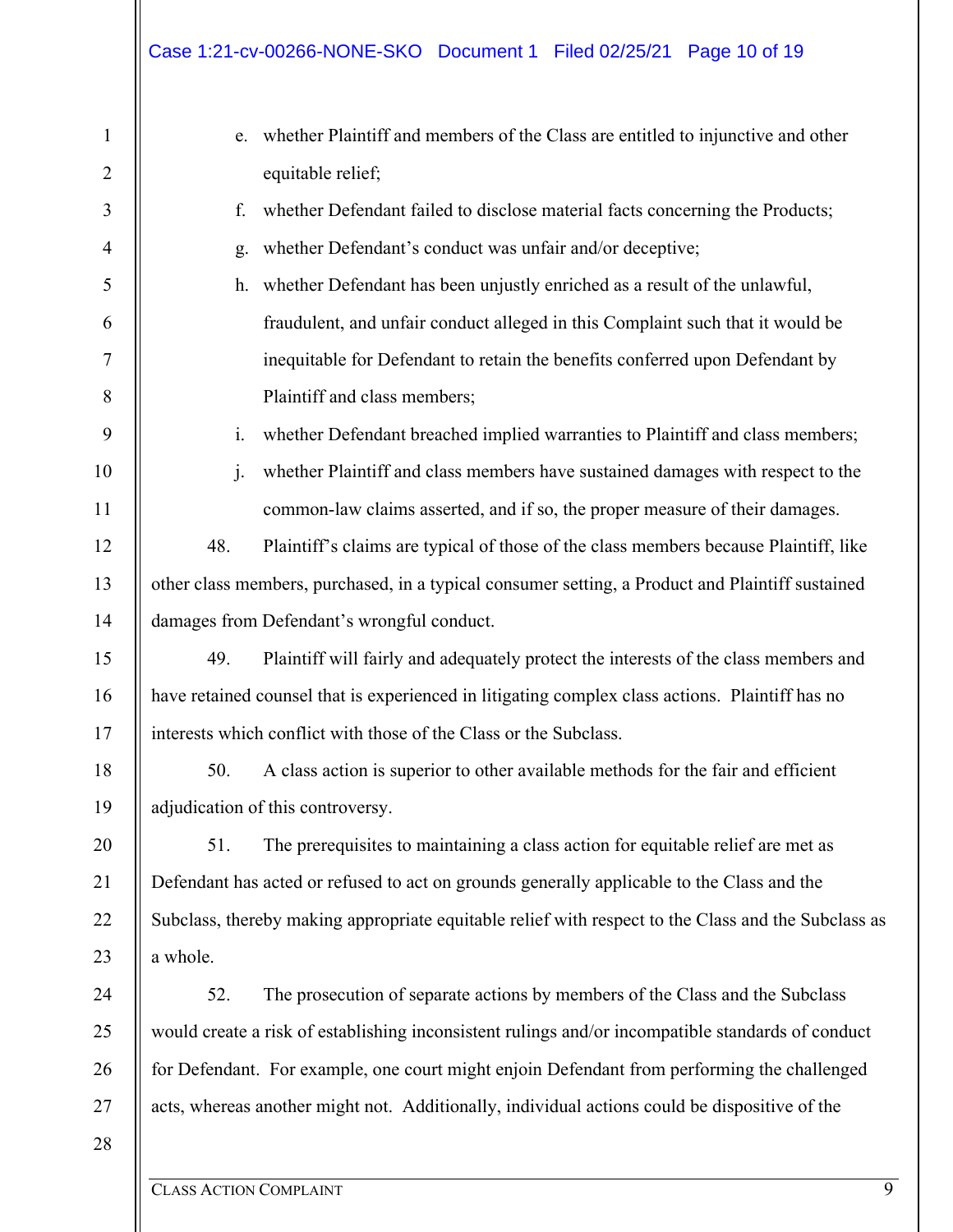#### Case 1:21-cv-00266-NONE-SKO Document 1 Filed 02/25/21 Page 11 of 19

interests of the Class and the Subclass even where certain Class members are not parties to such actions.

#### **CAUSES OF ACTION**

#### **FIRST COUNT (Violation of California Business & Professions Code § 17200** *et seq.***, Based on Fraudulent Acts and Practices)**

53. Plaintiff incorporates by reference the foregoing paragraphs of this Complaint as if fully stated herein.

54. Plaintiff brings this claim individually and on behalf of the Subclass members.

55. Under California Business & Professions Code §17200, any business act or practice that is likely to deceive members of the public constitutes a fraudulent business act or practice.

56. Defendant has engaged, and continues to engage, in conduct that is likely to deceive members of the public. This conduct includes, but is not limited to, failing to disclose that the Products contain heightened levels of toxic heavy metals.

14 15 16 17 18 19 20 21 57. After reviewing the packaging for the Product, Plaintiff purchased the Product in reliance on Defendant's omissions. Plaintiff would not have purchased the Products at all if she had known of Defendant's material omission that the Products contain heightened levels of toxic heavy metals. Plaintiff and class members have all paid money for the Products. However, Plaintiff and class members did not obtain the full value or any value of the advertised products due to Defendant's omissions regarding the heightened levels of toxic heavy metals. Accordingly, Plaintiff and class members have suffered injury in fact and lost money or property as a direct result of Defendant's material omissions.

22 23 24 58. By committing the acts alleged above, Defendant has engaged in fraudulent business acts and practices, which constitute unfair competition within the meaning of California Business & Professions Code §17200.

25 26 27 59. In accordance with California Business & Professions Code §17203, Plaintiff seek an order: (1) enjoining Defendant from continuing to conduct business through its fraudulent conduct; and (2) requiring Defendant to conduct a corrective advertising campaign.

28

1

2

3

4

5

6

7

8

9

10

11

12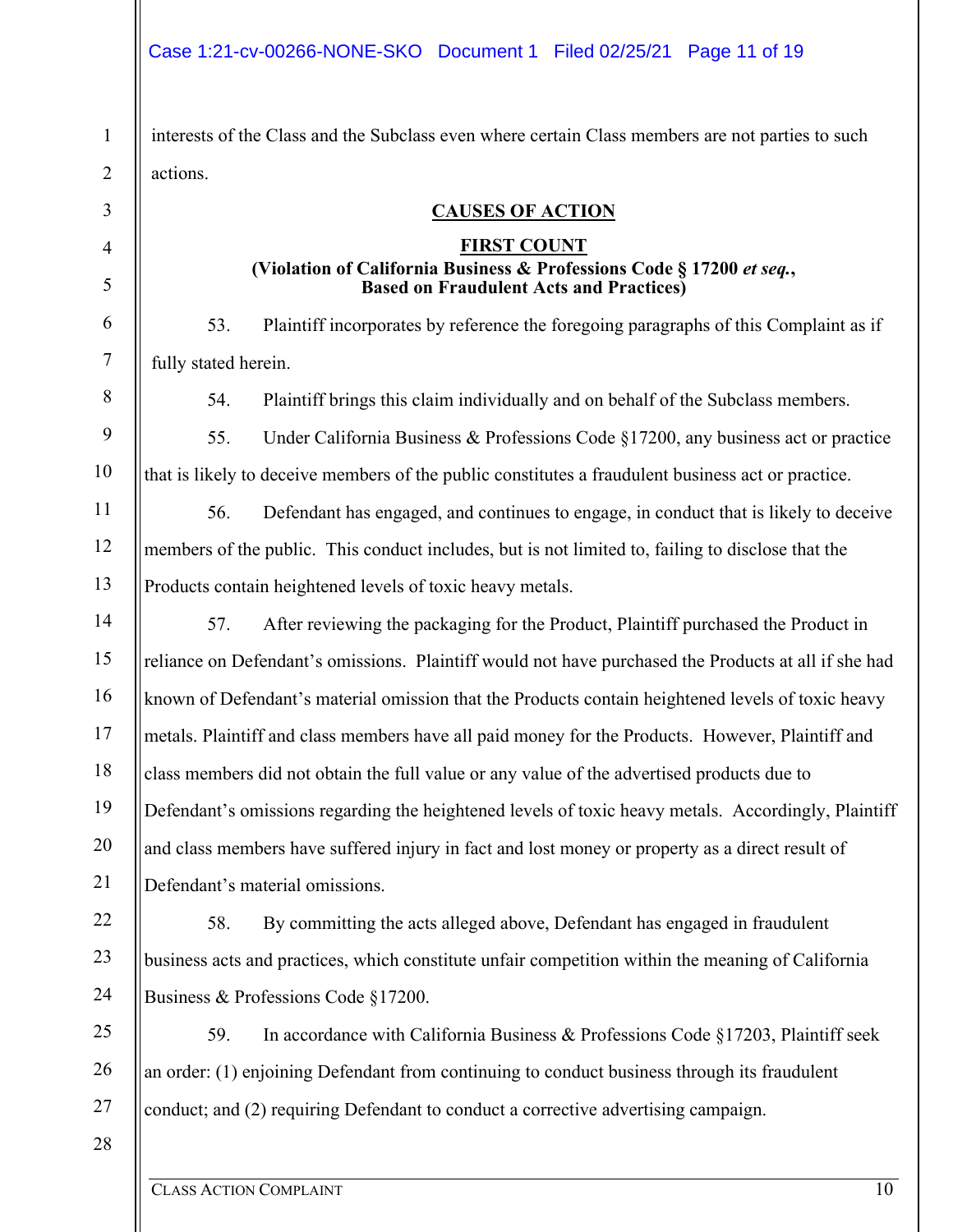| $\mathbf{1}$     | As a result of Defendant's conduct, Plaintiff seeks restitution, disgorgement, and<br>60.                              |  |  |  |  |
|------------------|------------------------------------------------------------------------------------------------------------------------|--|--|--|--|
| $\overline{2}$   | injunctive under California Business & Professions Code §17203                                                         |  |  |  |  |
| 3                | <b>SECOND COUNT</b>                                                                                                    |  |  |  |  |
| $\overline{4}$   | (Violations of California Business & Professions Code §17200, et seq.,<br><b>Based on Commission of Unlawful Acts)</b> |  |  |  |  |
| $\mathfrak s$    | 61.<br>Plaintiff incorporates by reference the foregoing paragraphs of this Complaint as if                            |  |  |  |  |
| 6                | fully stated herein.                                                                                                   |  |  |  |  |
| $\tau$           | 62.<br>Plaintiff brings this claim individually and on behalf of the Subclass members.                                 |  |  |  |  |
| $8\,$            | 63.<br>The violation of any law constitutes an unlawful business practice under California                             |  |  |  |  |
| $\boldsymbol{9}$ | Business & Professions Code §17200.                                                                                    |  |  |  |  |
| 10               | Defendant has violated §17200's prohibition against engaging in unlawful acts and<br>64.                               |  |  |  |  |
| 11               | practices by, inter alia, making omissions of material facts, as set forth more fully herein, and                      |  |  |  |  |
| 12               | violating California Civil Code §§1572, 1573, 1709, 1710, 1711, 1770, California Business &                            |  |  |  |  |
| 13               | Professions Code §17200 et seq., California Health & Safety Code §110660, 21 U.S.C. §321, and                          |  |  |  |  |
| 14               | by violating the common law. Proposition 65 is not a predicate violation for the claim under the                       |  |  |  |  |
| 15               | unlawful prong of the UCL.                                                                                             |  |  |  |  |
| 16               | 65.<br>By violating these laws, Defendant has engaged in unlawful business acts and                                    |  |  |  |  |
| 17               | practices, which constitute unfair competition within the meaning of Business $\&$ Professions Code                    |  |  |  |  |
| 18               | §17200.                                                                                                                |  |  |  |  |
| 19               | 66.<br>Plaintiff purchased the Products in reliance on Defendant's representations that the                            |  |  |  |  |
| 20               | Products were fit for consumption and based on the omissions as to the amount of toxic heavy                           |  |  |  |  |
| 21               | metals contained therein. Plaintiff would not have purchased the Products at all had she known                         |  |  |  |  |
| 22               | Defendant's omissions. Plaintiff and class members paid money for the Products. However,                               |  |  |  |  |
| 23               | Plaintiff and class members did not obtain the full value, or any value, of the advertised products                    |  |  |  |  |
| 24               | due to Defendant's omissions regarding the Products. Accordingly, Plaintiff and class members                          |  |  |  |  |
| 25               | have suffered injury in fact and lost money or property as a direct result of Defendant's material                     |  |  |  |  |
| 26               | omissions.                                                                                                             |  |  |  |  |
| 27               |                                                                                                                        |  |  |  |  |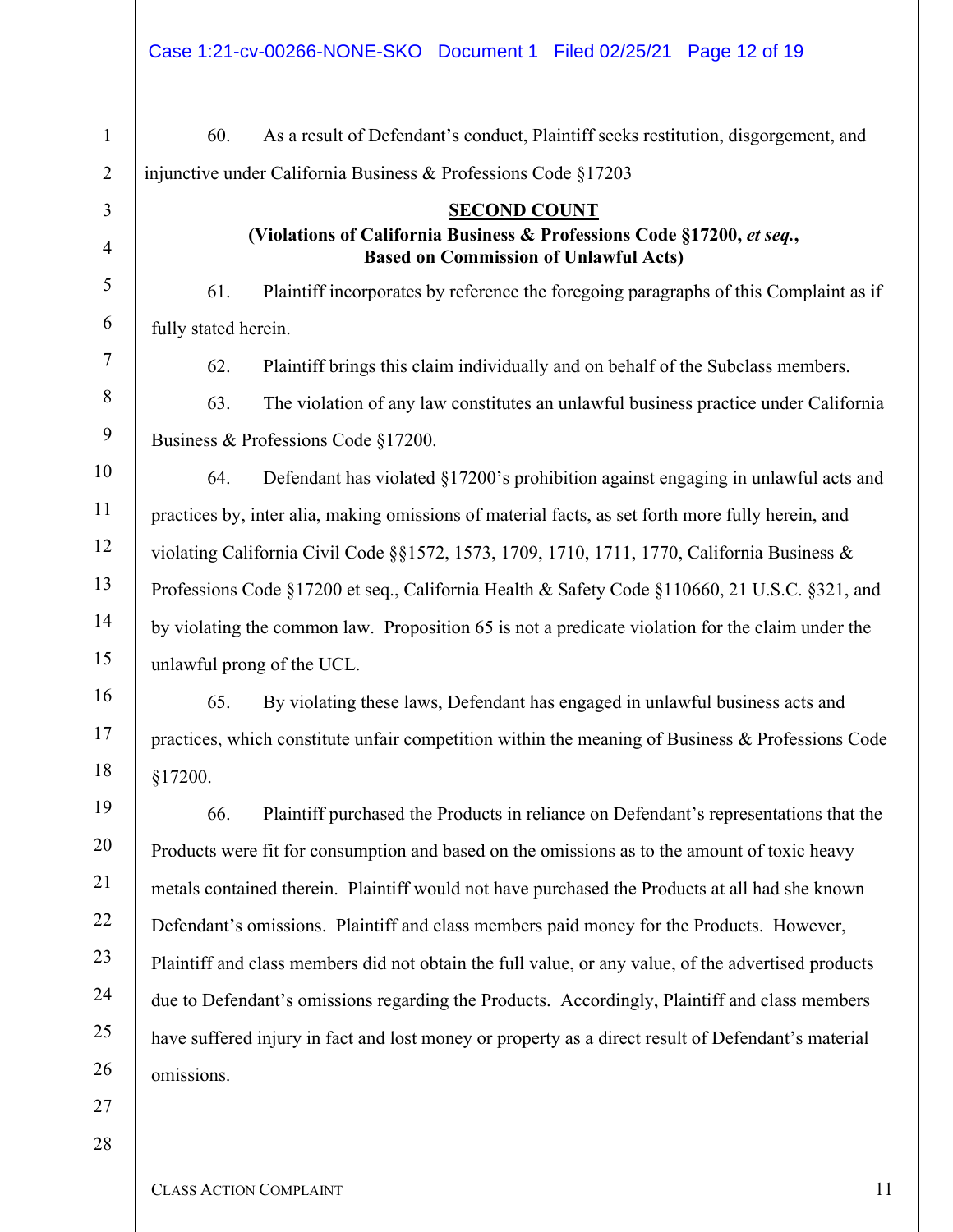| $\mathbf{1}$   | In accordance with California Business & Professions Code §17203, Plaintiff seeks<br>67.                             |  |  |  |  |
|----------------|----------------------------------------------------------------------------------------------------------------------|--|--|--|--|
| $\overline{2}$ | an order: (1) enjoining Defendant from continuing to conduct business through its fraudulent                         |  |  |  |  |
| 3              | conduct; and (2) requiring Defendant to conduct a corrective advertising campaign.                                   |  |  |  |  |
| $\overline{4}$ | As a result of Defendant's conduct, Plaintiff seeks restitution, disgorgement, and<br>68.                            |  |  |  |  |
| 5              | injunctive relief under California Business & Professions Code §17203.                                               |  |  |  |  |
| 6              | <b>THIRD COUNT</b>                                                                                                   |  |  |  |  |
| $\tau$         | (Violations of California Business & Professions Code §17200, et seq.,<br><b>Based on Unfair Acts and Practices)</b> |  |  |  |  |
| $8\,$          | 69.<br>Plaintiff incorporates by reference the foregoing paragraphs of this Complaint as if                          |  |  |  |  |
| $\mathbf{9}$   | fully stated herein.                                                                                                 |  |  |  |  |
| 10             | Plaintiff brings this claim individually and on behalf of the Subclass members.<br>70.                               |  |  |  |  |
| 11             | 71.<br>Under Business & Professions Code $\S17200$ , any business act or practice that is                            |  |  |  |  |
| 12             | unethical, oppressive, unscrupulous, and/or substantially injurious to consumers, or that violates a                 |  |  |  |  |
| 13             | legislatively declared policy, constitutes an unfair business act or practice.                                       |  |  |  |  |
| 14             | 72.<br>Defendant has engaged, and continue to engage, in conduct which is immoral,                                   |  |  |  |  |
| 15             | unethical, oppressive, unscrupulous, and/or substantially injurious to consumers. This conduct                       |  |  |  |  |
| 16             | includes failing to disclose that the Products contain heightened levels of toxic heavy metals.                      |  |  |  |  |
| 17             | 73.<br>Defendant has engaged, and continue to engage, in conduct that violates the                                   |  |  |  |  |
| 18             | legislatively declared policies of: (1) California Civil Code §§1572, 1573, 1709, 1710, 1711                         |  |  |  |  |
| 19             | against committing fraud and deceit; (2) California Civil Code §1770 against committing acts and                     |  |  |  |  |
| 20             | practices intended to deceive consumers regarding the representation of goods in certain                             |  |  |  |  |
| 21             | particulars; (3) California Health & Safety Code §110660 and 21 U.S.C. §321 against misbranding                      |  |  |  |  |
| 22             | food. Proposition 65 is not a predicate violation for the claim under the unfair prong of the UCL.                   |  |  |  |  |
| 23             | Defendant gained an unfair advantage over its competitors, whose labeling, advertising, and                          |  |  |  |  |
| 24             | marketing for other similar products must comply with these laws.                                                    |  |  |  |  |
| 25             | 74.<br>Defendant's conduct is substantially injurious to consumers. Such conduct has                                 |  |  |  |  |
| 26             | caused, and continues to cause, substantial injury to consumers because consumers would not have                     |  |  |  |  |
| 27             | purchased the Products at all but for Defendant's omissions regarding the levels of toxic heavy                      |  |  |  |  |
| 28             |                                                                                                                      |  |  |  |  |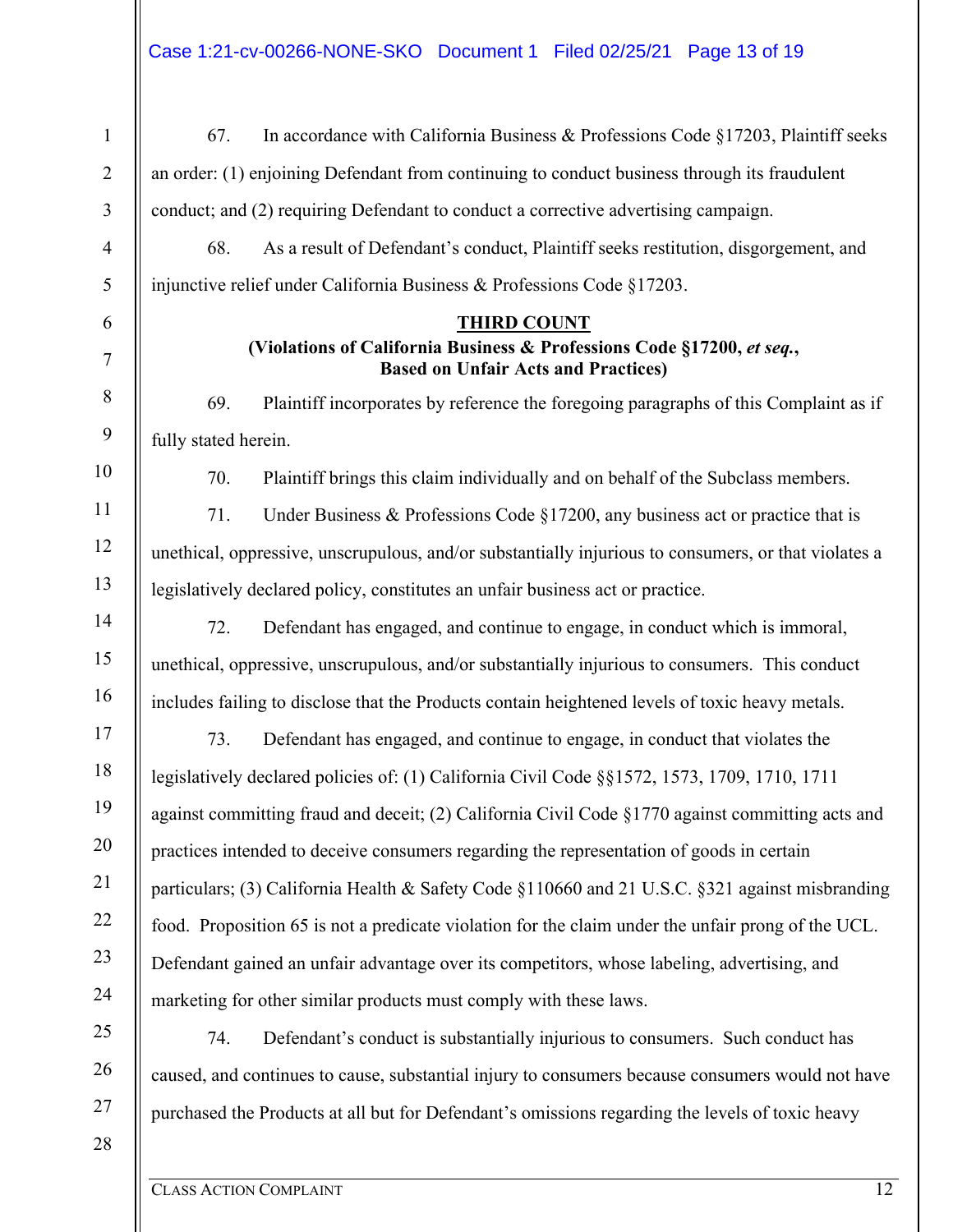metals contained in the Products. Such injury is not outweighed by any countervailing benefits to consumers or competition. Indeed, no benefit to consumers or competition results from Defendant's conduct. Since consumers reasonably rely on Defendant's representations, and thus also their omissions, and injury results from ordinary use of the Products, consumers could not have reasonably avoided such injury. *Davis v. Ford Motor Credit Co*., 179 Cal. App. 4th 581, 597- 98 (2009); *see also Drum v. San Fernando Valley Bar Ass'n*, 182 Cal. App. 4th 247, 257 (2010) (outlining the third test based on the definition of "unfair" in Section 5 of the FTC Act).

75. By committing the acts alleged above, Defendant has engaged in unfair business acts and practices which constitute unfair competition within the meaning of Business & Professions Code §17200.

76. Plaintiff purchased the Products believing them to be fit for consumption due to its omissions regarding the heightened levels of toxic heavy metals in the Products. Plaintiff would not have purchased the Product at all but for Defendant failing to disclose that they contained toxic heavy metals in high quantities. Plaintiff and class members paid money for the Products. However, Plaintiff and class members did not obtain the full value of the advertised products due to Defendant's omissions regarding the nature of said Products. Accordingly, Plaintiff and class members suffered an injury in fact and lost money or property as a direct result of Defendant's material omissions.

77. In accordance with California Business & Professions Code §17203, Plaintiff seeks an order enjoining Defendant from continuing to conduct business through its fraudulent conduct and further seeks an order requiring Defendant to conduct a corrective advertising campaign.

78. As a result of Defendant's conduct, Plaintiff seeks restitution, disgorgement, and injunctive relief under California Business & Professions Code §17203.

#### **FOURTH COUNT (Violations of the California Consumer Legal Remedies Act) (Injunctive Relief Only)**

79. Plaintiff incorporates by reference the foregoing paragraphs of Complaint as if fully stated herein.

CLASS ACTION COMPLAINT 13

1

2

3

4

5

6

7

8

9

10

11

12

13

14

15

16

17

18

19

20

21

22

23

24

25

26

27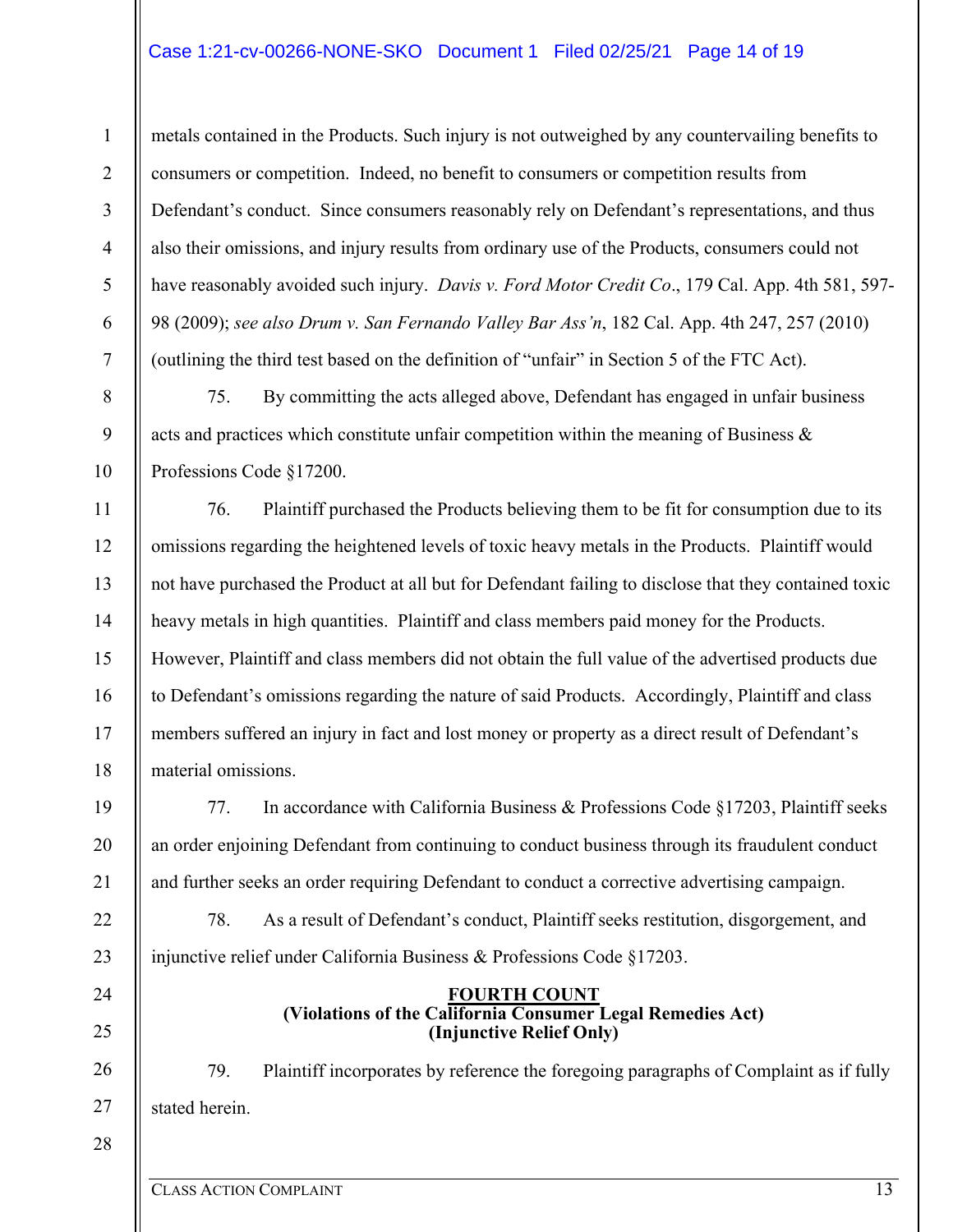#### Case 1:21-cv-00266-NONE-SKO Document 1 Filed 02/25/21 Page 15 of 19

80. Plaintiff brings this claim individually and on behalf of the Subclass members.

81. Plaintiff purchased Defendant's Products for household use.

3 4 5 6 7 8 9 10 11 12 13 14 15 16 17 18 19 20 21 22 23 24 25 26 27 28 82. The acts and practices of Defendant as described above were intended to deceive Plaintiff and class members as described herein, and have resulted, and will result, in damages to Plaintiff and member of the Subclass. These actions violated, and continue to violate, the California Consumers Legal Remedies Act ("CLRA") in at least the following respects: a. In violation of California Civil Code  $\S1770(a)(5)$  of the CLRA, Defendant's acts and practices constitute representations or omissions deceiving that the Products have characteristics, uses, and/or benefits, which they do not; b. in violation of California Civil Code  $\S1770(a)(7)$  of the CLRA, Defendant's acts and practices constitute representations that the Products are of a particular quality, which they are not; and c. in violation of California Civil Code  $\S1770(a)(9)$  of the CLRA, Defendant's acts and practices constitute the advertisement of the goods in question without the intent to sell them as advertised. 83. By committing the acts alleged above, Defendant has violated the CLRA. 84. Plaintiff and Subclass members suffered injuries caused by Defendant's misrepresentations and/or omissions because they were induced to purchase the Products they would not have otherwise purchased if they had known that they contained heightened levels of toxic heavy metals. 85. In compliance with the provisions of California Civil Code §1782, Plaintiff sent written notice to Defendant on February 24, 2021, informing Defendant of her intention to seek damages under California Civil Code §1750, *et seq*. The letter expressly stated that it was sent on behalf of Plaintiff and "all other persons similarly situated." Accordingly, Plaintiff seeks damages from Defendant for its violations of the CLRA.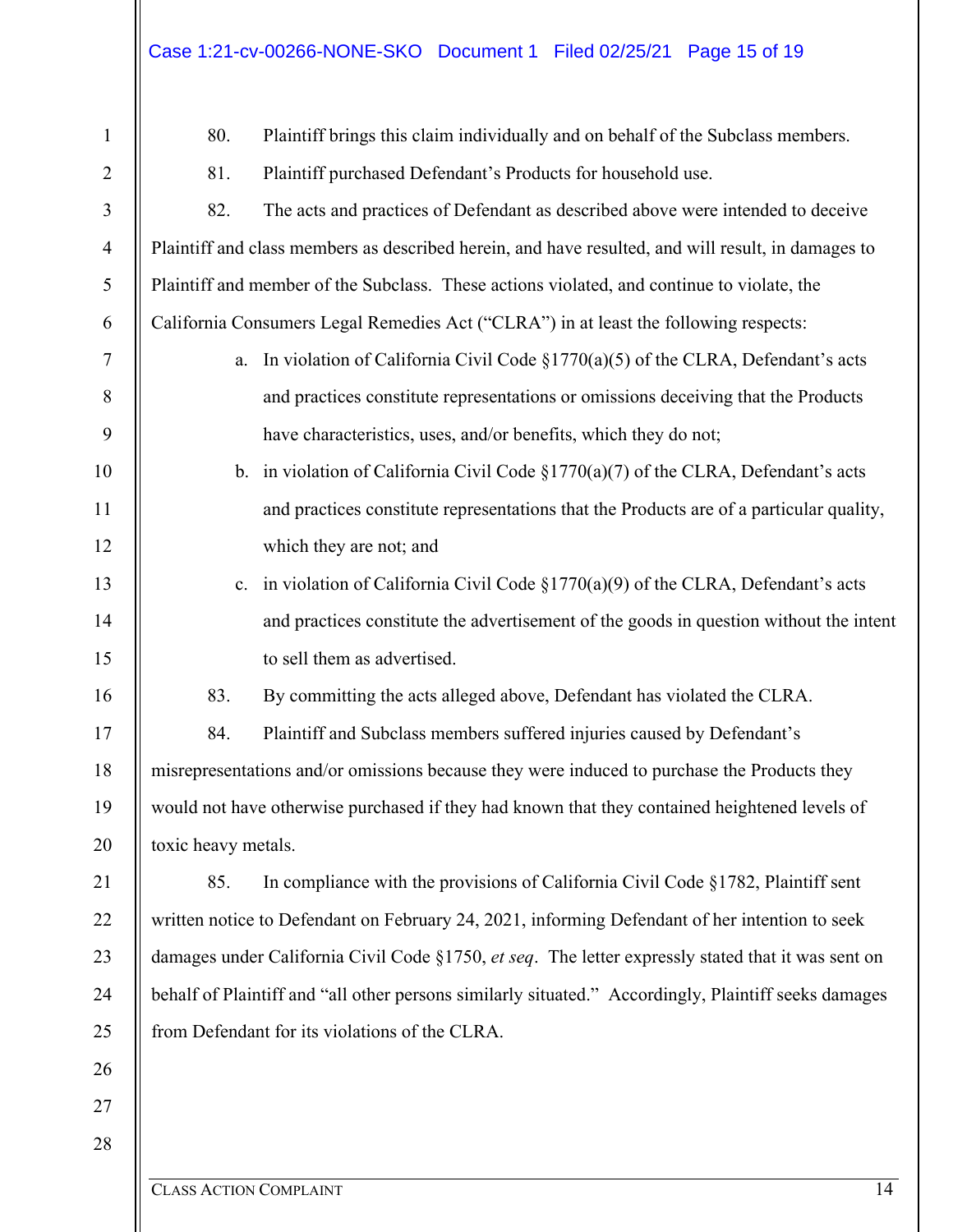1 2 3 4 5 6 7 8 9 10 11 12 13 14 15 16 17 18 19 20 21 22 23 24 25 26 27 86. Plaintiff and class members are entitled to, pursuant to California Civil Code §1780, an order enjoining the above-described wrongful acts and practices of Defendant, and any other relief deemed appropriate and proper by the Court under California Civil Code §1780. **FIFTH COUNT (Breach of Implied Warranty Under the Song-Beverly Act, Cal. Civ. Code § 1790** *et seq***. and California Commercial Code § 2314)**  87. Plaintiff incorporates by reference the foregoing paragraphs of Complaint as if fully stated herein. 88. Plaintiff brings this claim individually and on behalf of the members of the proposed Class and Subclass against Defendant. 89. Under the Song-Beverly Consumer Warranty Act, Cal. Civ. Code § 1790, et seq., and California Commercial Code § 2314, every sale of consumer goods in this State is accompanied by both a manufacturer's and retail seller's implied warranty that the goods are merchantable, as defined in that Act. In addition, every sale of consumer goods in this State is accompanied by both a manufacturer's and retail seller's implied warranty of fitness when the manufacturer or retailer has reason to know that the goods as represented have a particular purpose (here, to be used as chainsaws) and that the buyer is relying on the manufacturer's or retailer's skill or judgment to furnish suitable goods consistent with that represented purpose. 90. The Products at issue here are "consumer goods" within the meaning of Cal. Civ. Code § 1791(a). 91. Plaintiff and the Class members who purchased one or more of the Products are "retail buyers" within the meaning of Cal. Civ. Code § 1791. 92. Defendant is in the business of manufacturing, assembling, producing and/or selling the Products to retail buyers, and therefore are a "manufacturer" and "seller" within the meaning of Cal. Civ. Code § 1791. 93. Defendant impliedly warranted to retail buyers that the Products were merchantable in that they would: (a) pass without objection in the trade or industry under the contract description, and (b) were fit for the ordinary purposes for which the Products are used. In order for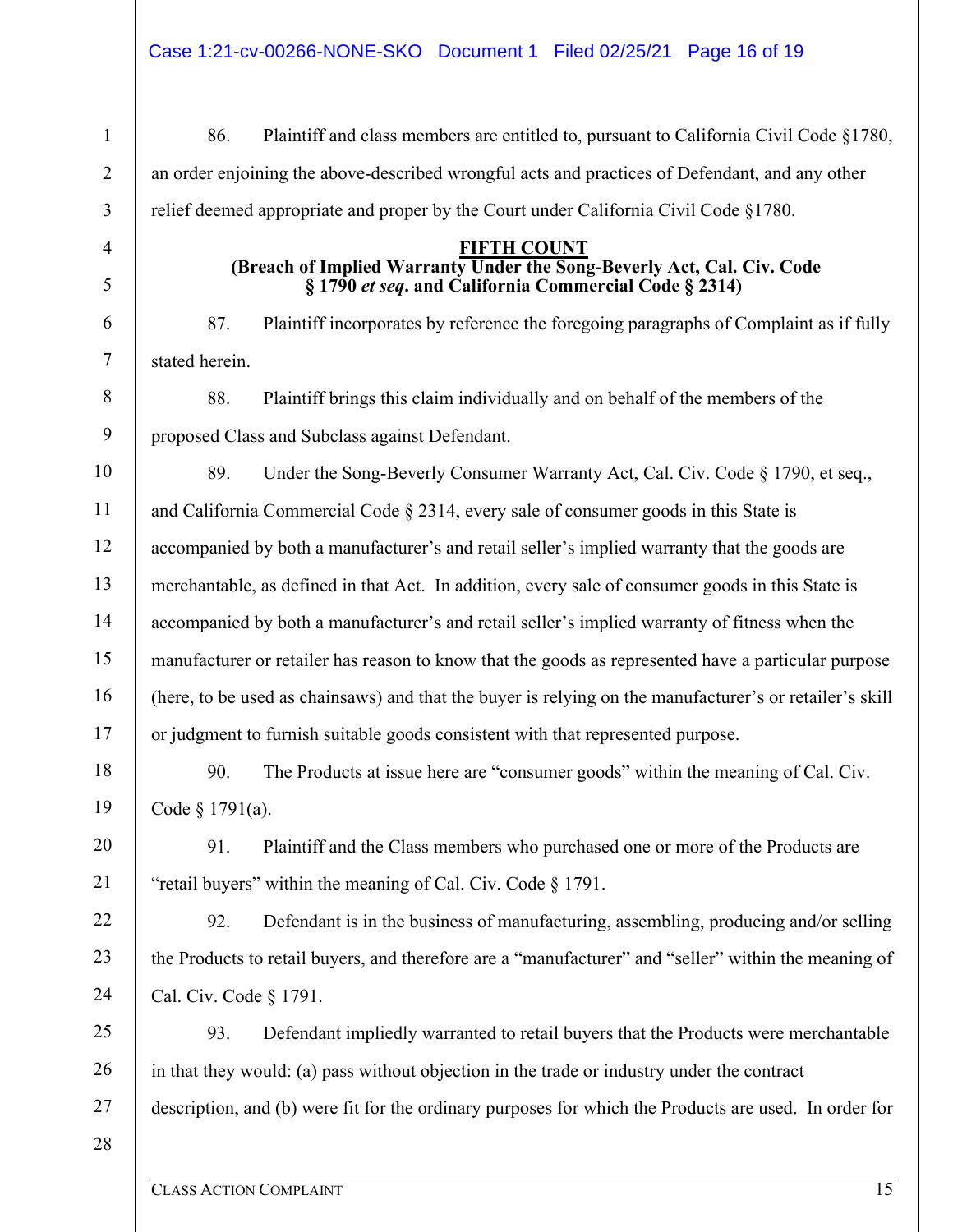# Case 1:21-cv-00266-NONE-SKO Document 1 Filed 02/25/21 Page 17 of 19

| $\mathbf{1}$   | a consumer good to be "merchantable" under the Act, it must satisfy both of these elements.        |  |  |  |  |  |
|----------------|----------------------------------------------------------------------------------------------------|--|--|--|--|--|
| $\overline{2}$ | Defendant breached these implied warranties because the Products were unsafe and defective.        |  |  |  |  |  |
| $\mathfrak{Z}$ | Therefore, the Products would not pass without objection in the trade or industry and were not fit |  |  |  |  |  |
| $\overline{4}$ | for the ordinary purpose for which they are used.                                                  |  |  |  |  |  |
| $\mathfrak s$  | Plaintiff and Class members purchased the Products in reliance upon Defendant's<br>94.             |  |  |  |  |  |
| 6              | skill and judgment in properly packaging and labeling the Products.                                |  |  |  |  |  |
| $\tau$         | The Products were not altered by Plaintiff or Class members.<br>95.                                |  |  |  |  |  |
| $8\,$          | The Products were defective at the time of sale when they left the exclusive control<br>96.        |  |  |  |  |  |
| 9              | of Defendant. The defect described in this complaint was latent in the product and not             |  |  |  |  |  |
| 10             | discoverable at the time of sale.                                                                  |  |  |  |  |  |
| 11             | Defendant knew that the Product would be purchased and used without additional<br>97.              |  |  |  |  |  |
| 12             | testing by Plaintiffs and Class members.                                                           |  |  |  |  |  |
| 13             | As a direct and proximate cause of Defendant's breach of the implied warranty,<br>98.              |  |  |  |  |  |
| 14             | Plaintiff and Class members have been injured and harmed because they would not have purchased     |  |  |  |  |  |
| 15             | the Products if they knew the truth about the products, namely, that they contained high levels of |  |  |  |  |  |
| 16             | toxic heavy metals.                                                                                |  |  |  |  |  |
| 17             | <b>PRAYER FOR RELIEF</b>                                                                           |  |  |  |  |  |
| 18             | WHEREFORE, Plaintiff respectfully requests that the Court grant Plaintiff and all members          |  |  |  |  |  |
| 19             | of the proposed classes the following relief against Defendant:                                    |  |  |  |  |  |
| 20             | That the Court certify the Class and Subclass under Rule 23 of the Federal Rules of<br>a.          |  |  |  |  |  |
| 21             | Civil Procedure and appoint Plaintiff as Class Representative and her attorneys as                 |  |  |  |  |  |
| 22             | Class Counsel to represent the members of the Class and Subclass;                                  |  |  |  |  |  |
| 23             | That the Court declare that Defendant's conduct violates the statutes referenced<br>$\mathbf{b}$ . |  |  |  |  |  |
| 24             | herein;                                                                                            |  |  |  |  |  |
| 25             | That the Court preliminarily and permanently enjoin Defendant's from conducting<br>$\mathbf{c}$ .  |  |  |  |  |  |
| 26             | business through the unlawful, unfair, or fraudulent business acts or practices,                   |  |  |  |  |  |
| 27             |                                                                                                    |  |  |  |  |  |
| 28             |                                                                                                    |  |  |  |  |  |
|                | 16<br><b>CLASS ACTION COMPLAINT</b>                                                                |  |  |  |  |  |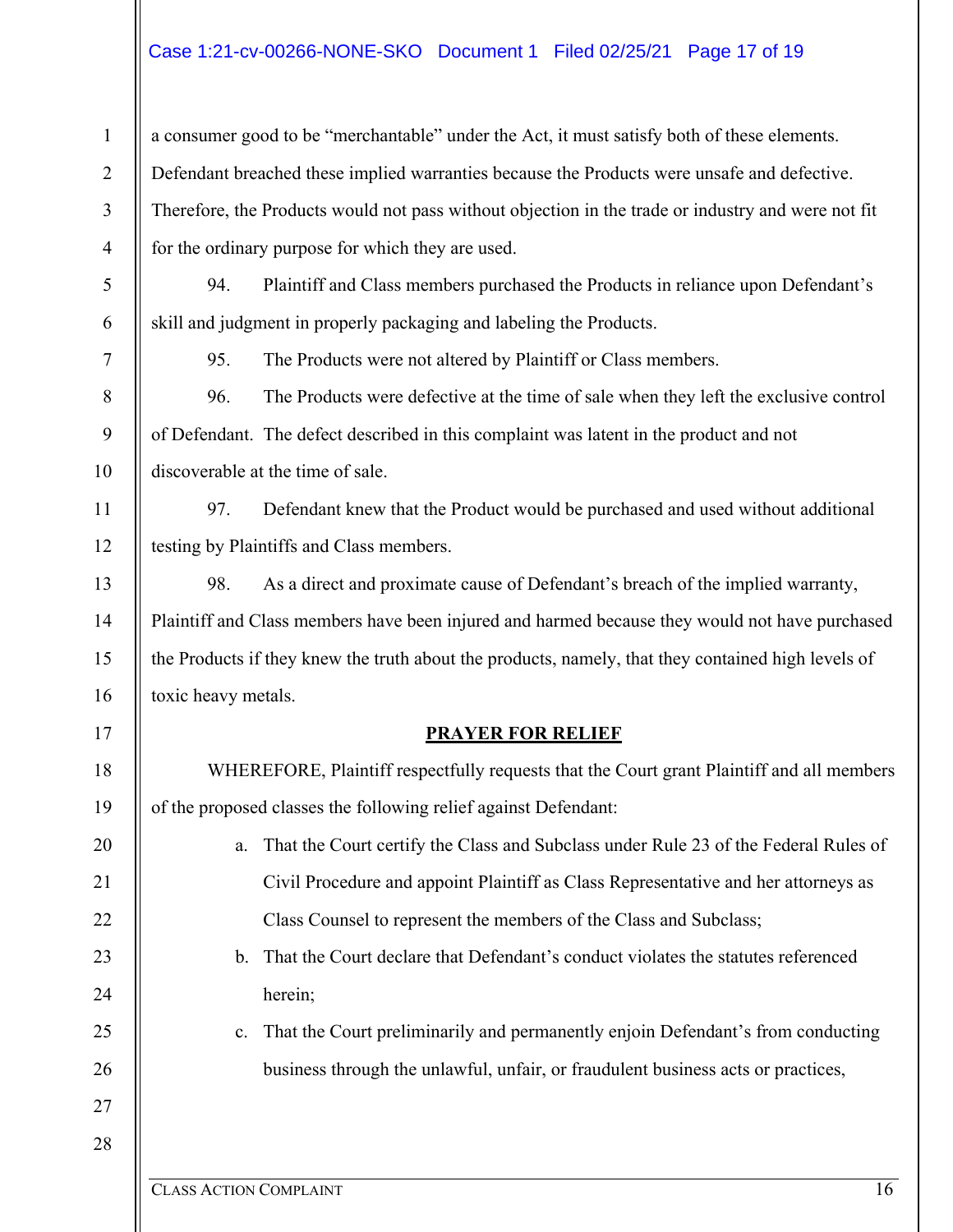| $\mathbf{1}$   |                                                                                             | untrue, and misleading labeling and marketing and other violations of law described |                                                                                        |    |  |  |
|----------------|---------------------------------------------------------------------------------------------|-------------------------------------------------------------------------------------|----------------------------------------------------------------------------------------|----|--|--|
| $\overline{2}$ |                                                                                             | in this Complaint;                                                                  |                                                                                        |    |  |  |
| 3              | d.                                                                                          | That the Court order preliminary and injunctive relief requiring Defendant to       |                                                                                        |    |  |  |
| 4              |                                                                                             |                                                                                     | disclose that its products contain heightened levels of toxic heavy metals;            |    |  |  |
| 5              | e.                                                                                          |                                                                                     | That the Court order Defendant to implement whatever measures are necessary to         |    |  |  |
| 6              |                                                                                             |                                                                                     | remedy the unlawful, unfair, or fraudulent business acts or practices, untrue and      |    |  |  |
| 7              |                                                                                             |                                                                                     | misleading advertising, and other violations of law described in this Complaint;       |    |  |  |
| 8              | f.                                                                                          |                                                                                     | That the Court order Defendant to notify each and every individual and/or business     |    |  |  |
| 9              |                                                                                             |                                                                                     | who purchased the Products of the pendency of the claims in this action in order to    |    |  |  |
| 10             |                                                                                             |                                                                                     | give such individuals and businesses an opportunity to obtain restitution from         |    |  |  |
| 11             |                                                                                             | Defendant;                                                                          |                                                                                        |    |  |  |
| 12             | g.                                                                                          |                                                                                     | That the Court grant Plaintiff's reasonable attorneys' fees and costs of suit pursuant |    |  |  |
| 13             |                                                                                             |                                                                                     | to California Code of Civil Procedure §1021.5, California Civil Code §1780(d), the     |    |  |  |
| 14             |                                                                                             |                                                                                     | common fund doctrine, and/or any other appropriate legal theory; and                   |    |  |  |
| 15             | h.                                                                                          | That the Court grant such other and further relief as may be just and proper.       |                                                                                        |    |  |  |
| 16             |                                                                                             |                                                                                     | <b>DEMAND FOR JURY TRIAL</b>                                                           |    |  |  |
| 17             | Pursuant to Federal Rule of Civil Procedure 38(b), Plaintiff demands a trial by jury of any |                                                                                     |                                                                                        |    |  |  |
| 18             |                                                                                             | and all issues in this action so triable of right.                                  |                                                                                        |    |  |  |
| 19             | Dated: February 25, 2021                                                                    |                                                                                     | Respectfully submitted,                                                                |    |  |  |
| 20             |                                                                                             |                                                                                     | <b>BURSOR &amp; FISHER, P.A.</b>                                                       |    |  |  |
| 21             |                                                                                             |                                                                                     | /s/Joel D. Smith<br>By:                                                                |    |  |  |
| 22             |                                                                                             |                                                                                     | Joel D. Smith                                                                          |    |  |  |
| 23             |                                                                                             |                                                                                     | L. Timothy Fisher (State Bar No. 191626)<br>Joel D. Smith (State Bar No. 244902)       |    |  |  |
| 24             |                                                                                             |                                                                                     | Blair E. Reed (State Bar No. 316791)<br>1990 North California Blvd., Suite 940         |    |  |  |
| 25             |                                                                                             |                                                                                     | Walnut Creek, CA 94596<br>Telephone: (925) 300-4455                                    |    |  |  |
| 26             |                                                                                             |                                                                                     | Email: ltfisher@bursor.com<br>$j$ smith@bursor.com                                     |    |  |  |
| 27             |                                                                                             |                                                                                     | breed@bursor.com                                                                       |    |  |  |
| 28             |                                                                                             |                                                                                     |                                                                                        |    |  |  |
|                | <b>CLASS ACTION COMPLAINT</b>                                                               |                                                                                     |                                                                                        | 17 |  |  |

 $\overline{\phantom{a}}$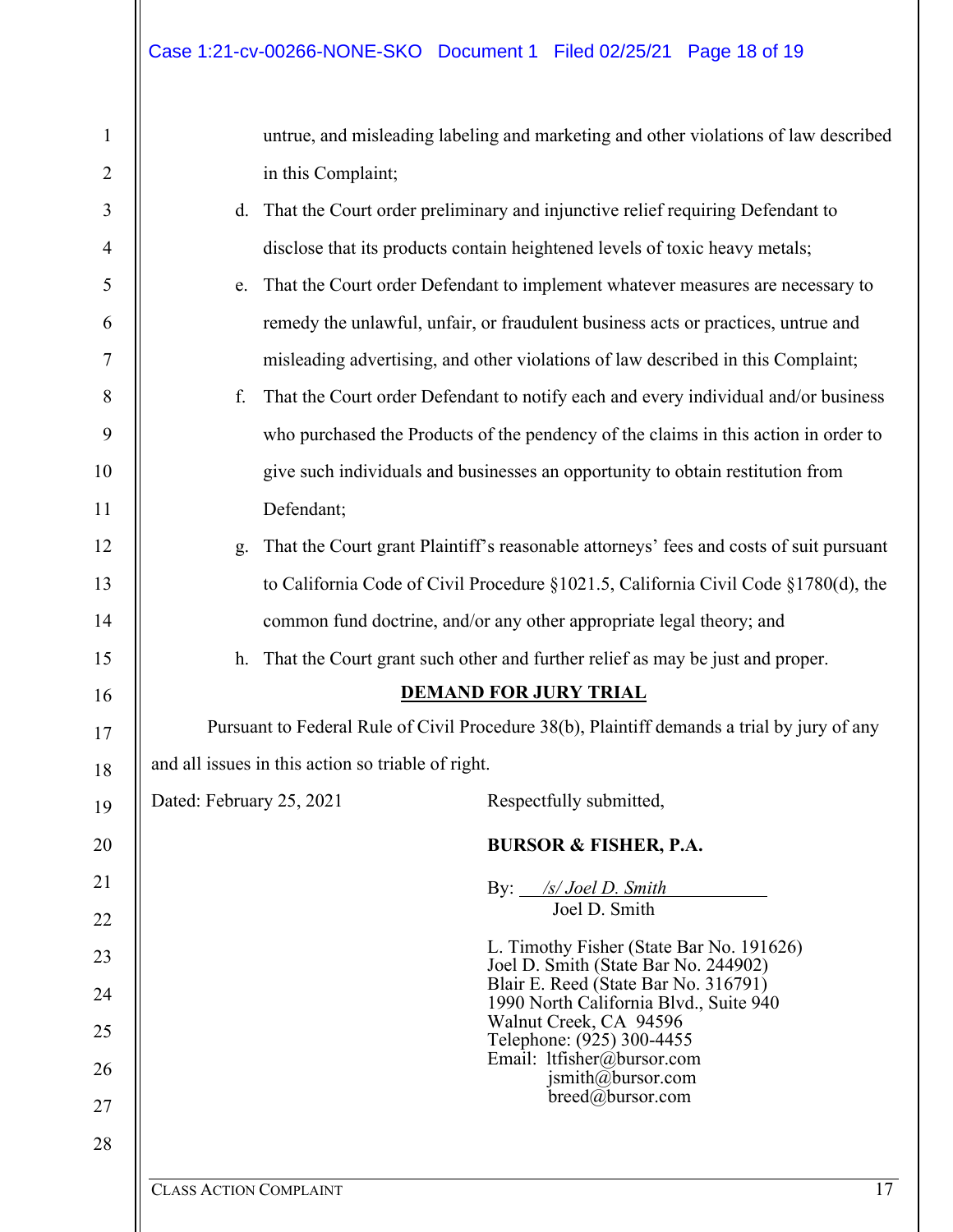| $\mathbf{1}$   | <b>CLRA Venue Declaration Pursuant to California Civil Code Section 1780(d)</b>                      |  |  |  |  |
|----------------|------------------------------------------------------------------------------------------------------|--|--|--|--|
| $\overline{2}$ | I, Joel Smith, declare as follows:                                                                   |  |  |  |  |
| 3              | I am an attorney at law licensed to practice in the State of California and<br>1.                    |  |  |  |  |
| $\overline{4}$ | a member of the bar of this Court. I am a partner at Bursor & Fisher, P.A., counsel                  |  |  |  |  |
| 5              | of record for Plaintiff Shelby Baker in this action. Shelby Baker is a resident of Bakersfield,      |  |  |  |  |
| 6              | California. I have personal knowledge of the facts set forth in this declaration and, if called as a |  |  |  |  |
| $\overline{7}$ | witness, I could and would competently testify thereto under oath.                                   |  |  |  |  |
| $8\,$          | 2.<br>The Complaint filed in this action is filed in the proper place for trial                      |  |  |  |  |
| 9              | under Civil Code Section 1780(d) in that a substantial portion of the events alleged                 |  |  |  |  |
| 10             | in the Complaint occurred in the Central District of California.                                     |  |  |  |  |
| 11             | I declare under the penalty of perjury under the laws of the State of California                     |  |  |  |  |
| 12             | and the United States that the foregoing is true and correct and that this declaration               |  |  |  |  |
| 13             | was executed at Walnut Creek, California this 24th day of February 2021.                             |  |  |  |  |
| 14             |                                                                                                      |  |  |  |  |
| 15             | /s/ Joel D. Smith<br>Joel D. Smith                                                                   |  |  |  |  |
| 16             |                                                                                                      |  |  |  |  |
| 17             |                                                                                                      |  |  |  |  |
| 18             |                                                                                                      |  |  |  |  |
| 19             |                                                                                                      |  |  |  |  |
| 20             |                                                                                                      |  |  |  |  |
| 21             |                                                                                                      |  |  |  |  |
| 22             |                                                                                                      |  |  |  |  |
| 23             |                                                                                                      |  |  |  |  |
| 24             |                                                                                                      |  |  |  |  |
| 25             |                                                                                                      |  |  |  |  |
| 26             |                                                                                                      |  |  |  |  |
| 27             |                                                                                                      |  |  |  |  |
| 28             |                                                                                                      |  |  |  |  |